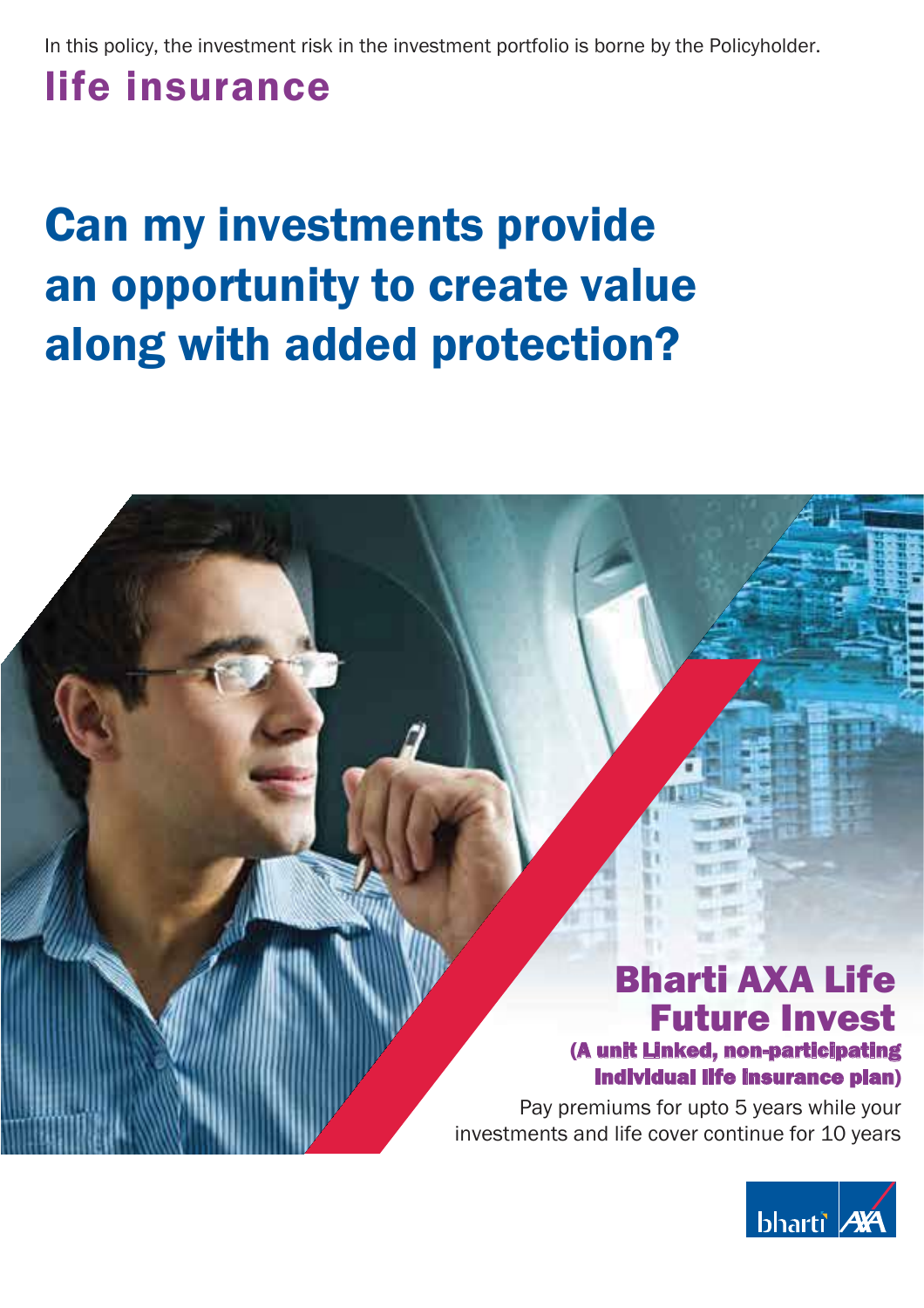

INSURANCE POLICIES AND ARE SUBJECT TO DIFFERENT RISK FACTORS. IN THIS POLICY, THE INVESTMENT RISK IN ALL LINIT LINKED POLICIES ARE DIFFERENT FROM TRADITIONAL INVESTMENTPORTFOLIO IS BORNE BY THE POLICYHOLDER.

#### Bharti AXA Life Future Invest –  $\epsilon$  ruture invest  $-$ Bharti AXA Life Future Invest –

A unit Linked, non-participating individual life insurance plan

This product does not offer any liquidity during the first five years of the contract. The policyholders will not be able to surrender/ withdraw the money invested in Linked Insurance Products completely or partially till the end of fifth year

You put effort to make sure your family is well protected and always gets the best. Why should your insurance plan not invest majority of the money that you put in towards securing your family's future?

At Bharti AXA Life, we have decided to act. Bharti AXA Life Future Invest, a Unit Linked Plan ensures that you get the most out of your insurance policy. The plan is a market-linked policy that invests the premium amount paid by you towards building your fund without charging any allocation fee. This plan also provides you with benefits for 10 years while you pay premiums only for the first five, thus extending the protection and investment benefits into the future.

#### About us:

leading business groups with interests in telecom, agri business and retail, Bharti AXA Life Insurance is a joint venture between Bharti, one of India's leading business groups with interests in telecom, agri business and retail, and AXA, one of the world's leading organisations with interests in financial procedum and median management and joint venture company need only.<br>stake from Bharti and 49% stake of AXA.  $\alpha$  distributions, we continue to provide innovative products and service of  $\alpha$ protection and wealth management. The joint venture company has a 51%

Bharti AXA Life Insurance is a joint venture between Bharti, one of India's

About us:

As we further expand our presence across the country with a large network of  $\;$ distributors, we continue to provide innovative products and service offerings to cater to specific insurance and wealth management needs of customers. Whatever your plans in life, you can be confident that Bharti AXA Life will offer the right financial solutions to help you achieve them.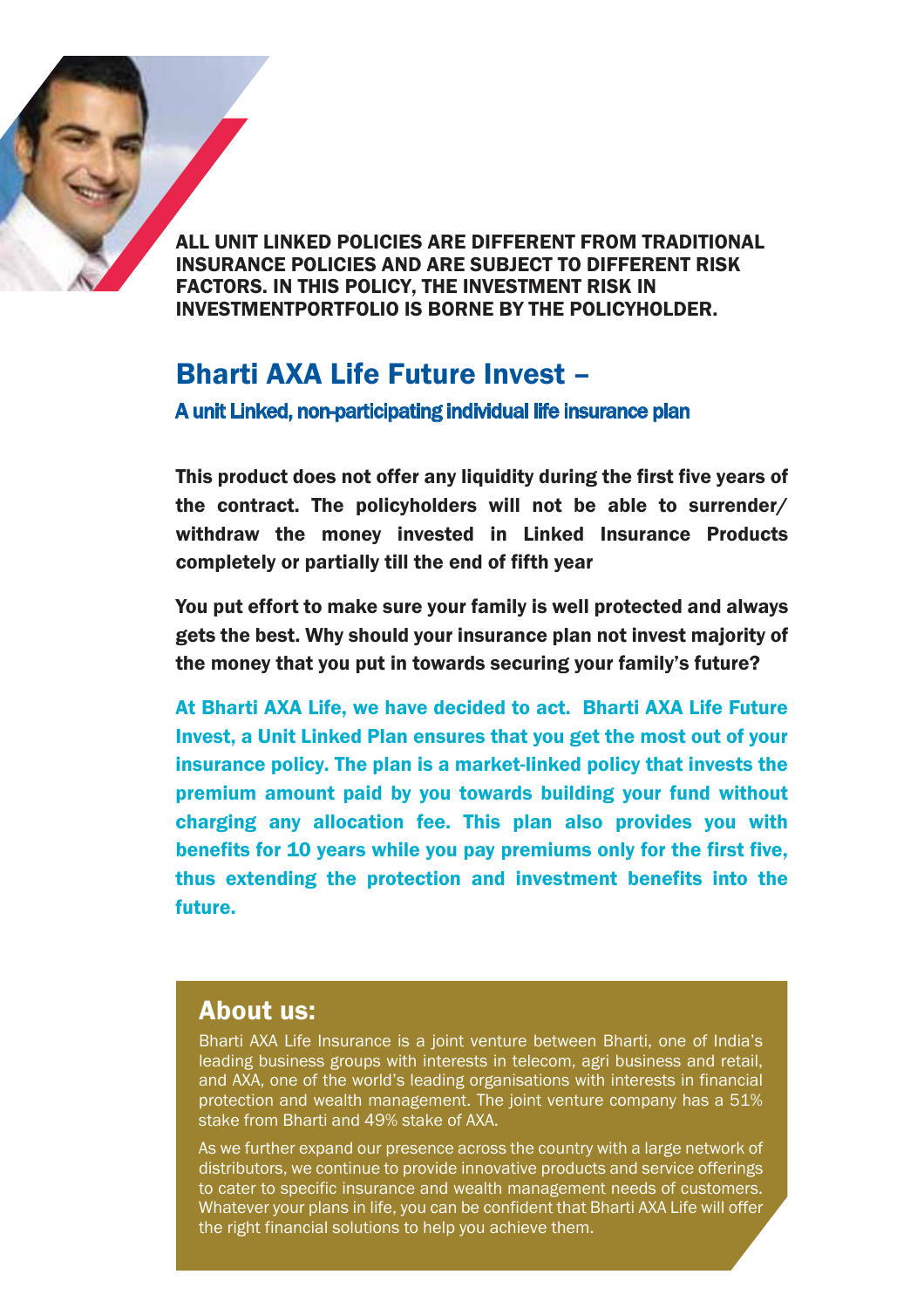# What are the advantages of Bharti AXA Life Future Invest? Future Invest?

#### ■ Limited Premium Payment:

 The benefits of this policy accrue to you for 10 years with an option to choose benefits of this policy accrue to you for 10 years with an option to choose from two premium payment terms –Single pay and 5 years. wo premium payment terms –Single pay and 5 years.

#### ■ Zero Allocation Charge:

With this plan, you are not charged any premium allocation charge.

■ Life Insurance Benefit :

Higher of the Fund Value or Sum Assured. Fund Value or Sum Assured.

#### **Fund Options:**

You may choose from an array of 6 funds.

#### ■ Extendable Investment Period (Settlement Period):

Take advantage of staying invested in the funds for an extended period of 5 years after maturity.

#### ■ Liquidity Benefit with Partial Withdrawal:

You have the option to avail the Partial withdrawal facility from your policy fund value, after your policy has completed 5 years (Lock-in Period).

**Tax benefits** for premiums paid as well as benefits received, as per the prevailing Tax laws.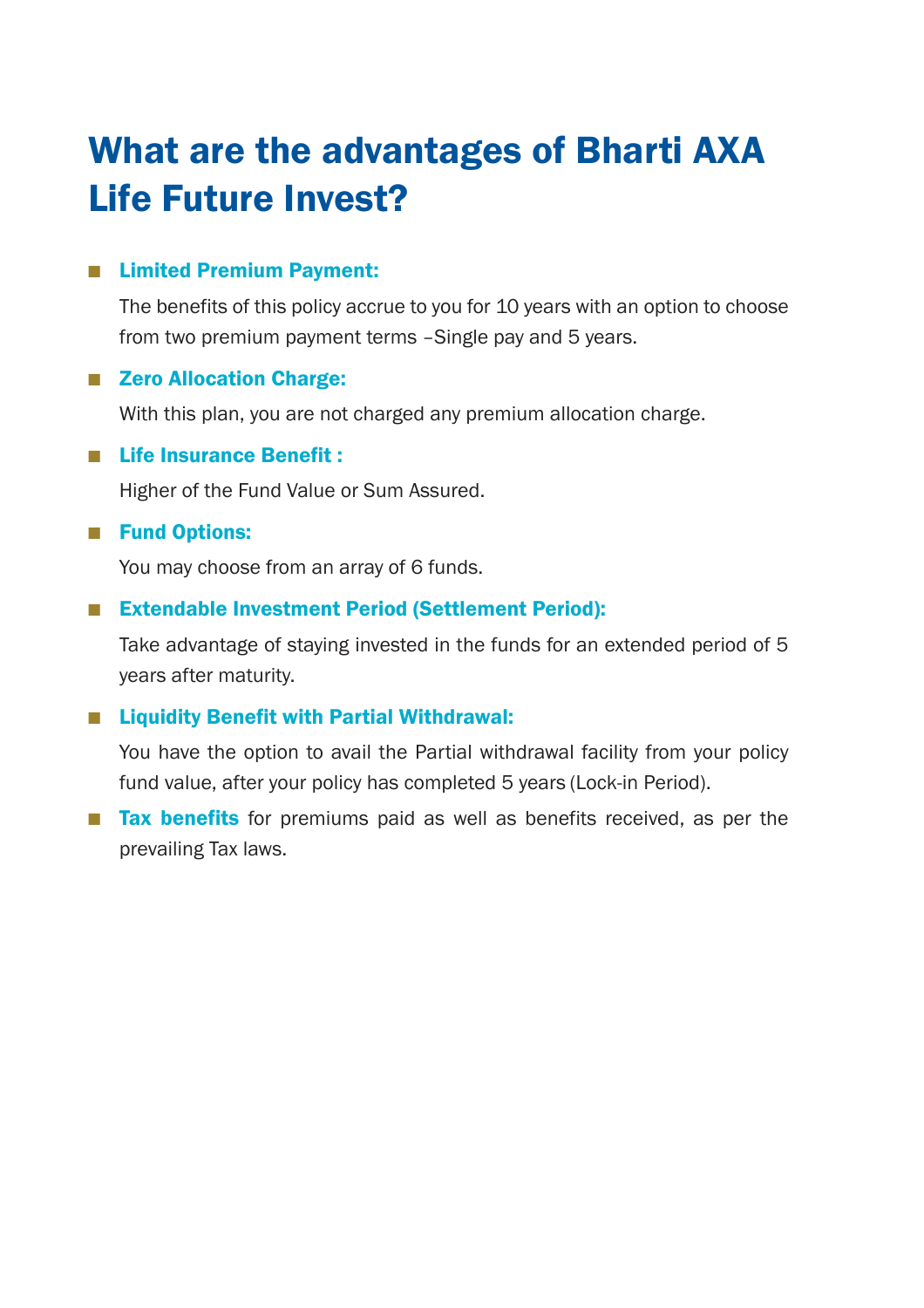### What are the benefits of Bharti AXA Li What are the benefits of Bharti AXA Life Future Invest? Future Invest?

### a) Life Insurance Benefit:

- 1. Sum assured (net of partial withdrawals, made 12 months prior to death of the life insured)
- 2. 105% of all premiums paid till the date of intimation of death (excluding underwriting extra)
- 3. Policy Fund Value at that point in time 3. Policy Fund Value at that point in time

|                                                                                                                                                                             | <b>What are the benefits of Bharti AXA Life</b>                                                                                                                                                                                                                                                                                                 |
|-----------------------------------------------------------------------------------------------------------------------------------------------------------------------------|-------------------------------------------------------------------------------------------------------------------------------------------------------------------------------------------------------------------------------------------------------------------------------------------------------------------------------------------------|
| <b>Future Invest?</b>                                                                                                                                                       |                                                                                                                                                                                                                                                                                                                                                 |
| a) Life Insurance Benefit:                                                                                                                                                  |                                                                                                                                                                                                                                                                                                                                                 |
| product will be<br>Higher of                                                                                                                                                | Subject to the Policy being in force, the Life Insurance benefit payable under the                                                                                                                                                                                                                                                              |
| the life insured)                                                                                                                                                           | 1. Sum assured (net of partial withdrawals, made 12 months prior to death of                                                                                                                                                                                                                                                                    |
| erwriting extra)                                                                                                                                                            | 2. 105% of all premiums paid till the date of intimation of death (excluding und-                                                                                                                                                                                                                                                               |
| 3. Policy Fund Value at that point in time<br>The Sum Assured will be calculated as per the table below:                                                                    |                                                                                                                                                                                                                                                                                                                                                 |
| <b>Premium Payment Term: Single Pay</b>                                                                                                                                     |                                                                                                                                                                                                                                                                                                                                                 |
| <b>Sum Assured</b>                                                                                                                                                          | 125% of Single Premium                                                                                                                                                                                                                                                                                                                          |
| <b>Premium Payment Term: 5 Years</b>                                                                                                                                        |                                                                                                                                                                                                                                                                                                                                                 |
| <b>Sum Assured</b>                                                                                                                                                          | Higher of 10 times Annualized Premium<br>Or (0.5* Policy Term* annualized premium)                                                                                                                                                                                                                                                              |
| <b>b) Maturity Benefit:</b><br>Policyholder on the Maturity Date.<br>Date of the Policy.                                                                                    | Subject to the Policy being in force, the Policy Fund Value shall be payable to<br>For the payment of Maturity Benefit, the Policy Fund Value is calculated with the<br>respective Unit Prices of the relevant Investment Funds to which the premium/s<br>have been allocated as on their Valuation Dates, coinciding with the Maturity         |
| claiming the Maturity Benefit:                                                                                                                                              | Policyholder shall be entitled to choose any one of the following options for                                                                                                                                                                                                                                                                   |
| 1. Lump sum payment of the Policy Fund Value; or<br>during the Settlement Period. (as mentioned in section F below)<br>3. A combination of the above mentioned two options. | 2. Withdrawal of Maturity Benefit at regular intervals chosen by Policyholder                                                                                                                                                                                                                                                                   |
| Option 1 as mentioned above.                                                                                                                                                | Policyholder is required to apply to the Company, in the specified form, intimating<br>of the choice of the Maturity Benefit option, at least 90 days prior to the Maturity<br>Date. The default option in case of non-receipt of such an application would be<br>In case of option 2 or 3, the inherent risk of fluctuating markets during the |
|                                                                                                                                                                             | Settlement Period, in respect of Policy Fund Value, shall be borne by Policyholder                                                                                                                                                                                                                                                              |

#### b) Maturity Benefit:

- 1. Lump sum payment of the Policy Fund Value; or 1. Lump sum payment of the Policy Fund Value; or
- 2. Withdrawal of Maturity Benefit at regular intervals chosen by Policyholder 2. Withdrawal of Maturity Benefit at regular intervals chosen by Policyholder during the Settlement Period. (as mentioned in section F below) during the Settlement Period. (as mentioned in section F below)
- 3. A combination of the above mentioned two options. 3. A combination of the above mentioned two options.

In case of option 2 or 3, the inherent risk of fluctuating markets during In case of option 2 or 3, the inherent risk of fluctuating markets during the Settlement Period, in respect of Policy Fund Value, shall be borne by Policyholder Settlement Period, in respect of Policy Fund Value, shall be borne by Policyholder and applicable Fund Management Charge and mortality charge will be levied.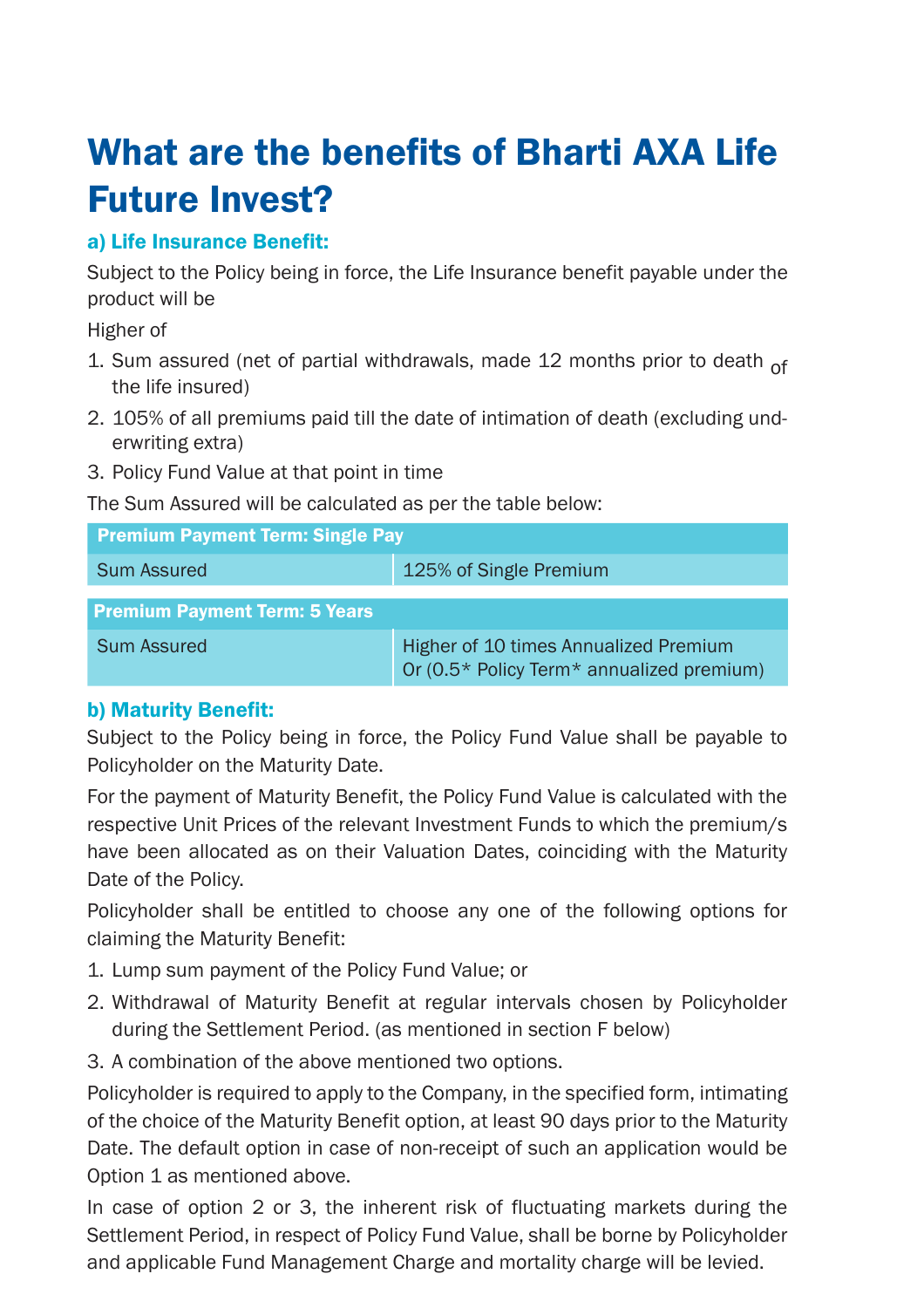#### c) Investment Fund Options:

Depending on your financial objectives, you have the choice of investing your premiums in any or all of the following six investment funds mentioned below: n any or all of the following six investment funds mentioned below:

| <b>Investment</b><br><b>Fund</b>                                                                      | <b>Objective</b>                                                                                                                                                                                                                                                     | <b>Asset Allocation</b>                                                                                                                                                              | <b>Risk-Return</b><br><b>Potential</b> |
|-------------------------------------------------------------------------------------------------------|----------------------------------------------------------------------------------------------------------------------------------------------------------------------------------------------------------------------------------------------------------------------|--------------------------------------------------------------------------------------------------------------------------------------------------------------------------------------|----------------------------------------|
| Growth<br>Opportunities<br><b>Plus Fund</b><br>SFIN:<br>ULIF01614/12<br>/2009EGRWTH<br><b>OPPL130</b> | To provide long term<br>capital appreciation by<br>investing in stocks<br>across all market<br>capitalization ranges<br>(Large, Mid or small)                                                                                                                        | Listed Equities: 80% -<br>100%.<br>Cash & Money Market<br>Instruments: 0% - 40%                                                                                                      | High                                   |
| <b>Grow Money</b><br><b>Plus Fund</b><br>SFIN:<br>ULIF01214/12<br>/2009EGROMO<br><b>NYPL130</b>       | To provide long term<br>capital appreciation by<br>investing across a<br>diversified high quality<br>equity portfolio                                                                                                                                                | Listed Equities: 80% -<br>100%.<br>Cash & Money Market<br>Instruments: 0% - 40%                                                                                                      | High                                   |
| <b>Build India</b><br>Fund<br><b>SFIN</b><br>ULIF01909/02<br>/2010EBUILDI<br><b>NDA130</b>            | To provide long term<br>capital appreciation,<br>through exposure to<br>equity investments in<br>Infrastructure and allied<br>sectors, and by<br>diversifying investments<br>across various<br>sub-sectors of the<br>infrastructure sector                           | Listed Equities: 80% -<br>100%;<br>Corporate Bonds and<br>Bank deposits: 0% to<br>20%:<br>Cash & Money Market<br>Instruments: 0% -20%                                                | High                                   |
| Save'n'Grow<br><b>Money Fund</b><br>SFIN:<br>ULIF00121/08<br>/2006BSAVEN<br><b>GROW130</b>            | To provide steady<br>accumulation of income<br>in medium to long term<br>by investing in high<br>quality debt papers and<br>government securities<br>and a limited<br>opportunity of capital<br>appreciation. This would<br>be more of a defensively<br>managed fund | Listed Equities: 0% -<br>60%.<br>Corporate bonds and<br>Bank Deposits: 0% -<br>50%.<br>Government bonds and<br>securities: 0% - 40%,<br>Cash & Money Market<br>Instruments: 0% - 40% | Moderate                               |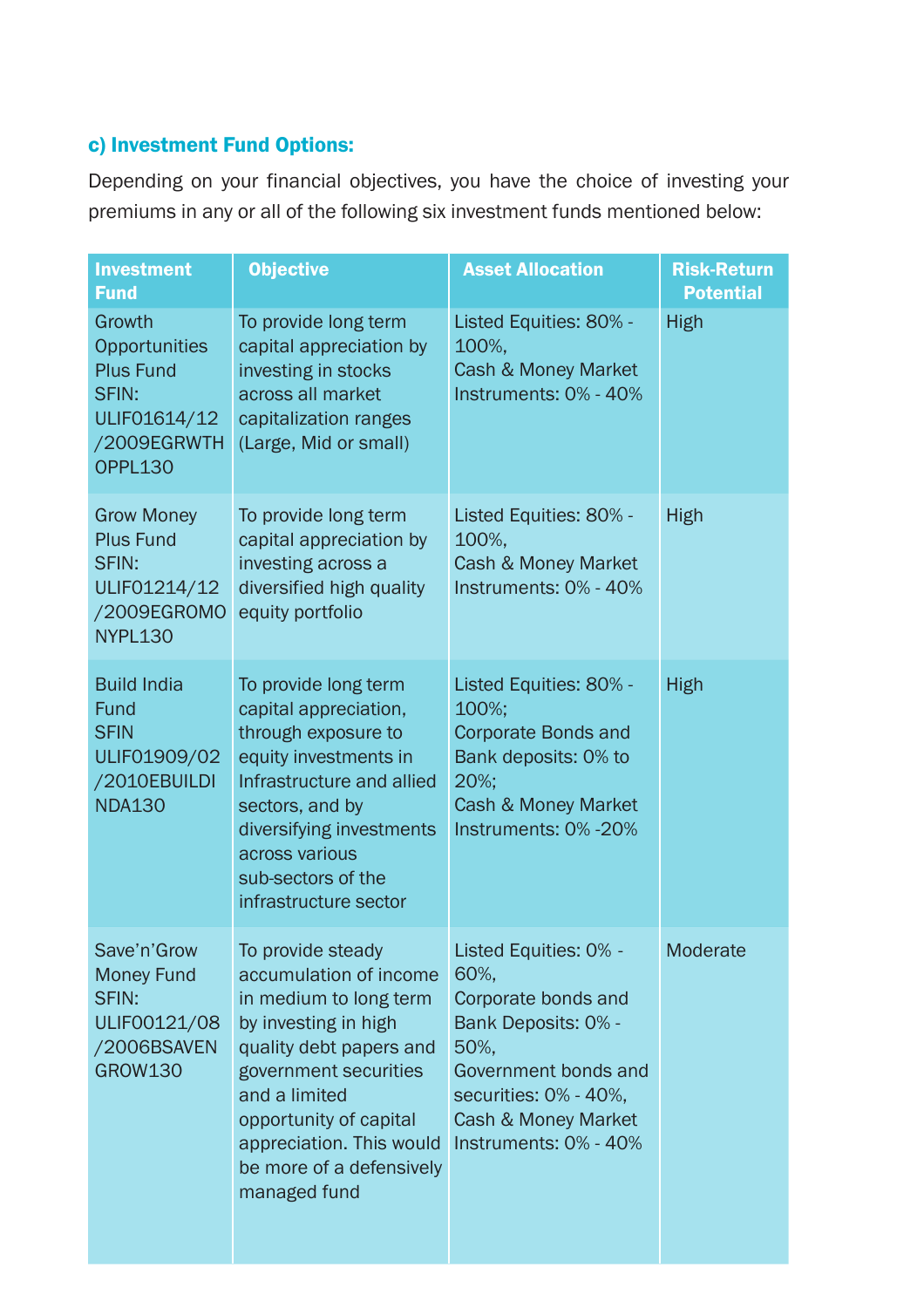| <b>Investment</b><br><b>Fund</b>                                                      | <b>Objective</b>                                                                                                                                                | <b>Asset Allocation</b>                                                                                                                                                      | <b>Risk-Return</b><br><b>Potential</b> |
|---------------------------------------------------------------------------------------|-----------------------------------------------------------------------------------------------------------------------------------------------------------------|------------------------------------------------------------------------------------------------------------------------------------------------------------------------------|----------------------------------------|
| <b>Steady Money</b><br>Fund<br>SFIN:<br>ULIF00321/08<br>/2006DSTDYM<br><b>OENY130</b> | To provide steady<br>accumulation of income<br>in medium to long term<br>by investing in corporate<br>bonds and government<br><b>securities</b>                 | Corporate bonds and<br>Bank Deposits: 20% -<br>80%.<br>Government bonds and<br>securities: 40% - 60%.<br>Cash & Money Market<br>Instruments -0% - 40%<br>Corporate bonds and | Low                                    |
| Safe Money<br><b>Fund</b><br>SFIN:<br>ULIF01007/07/<br>2009LSAFEMO<br><b>NEY130</b>   | To provide capital<br>protection through<br>investment in low-risk<br>money-market &<br>short-term debt<br>instruments with<br>maturity of 1 year or<br>lesser. | Bank Deposits: 0% -<br>60%.<br>Government bonds and<br>securities: 40% - 60%.<br>Cash & Money Market<br>Instruments $-0\% - 40\%$                                            | Low                                    |

The company shall also maintain a Discontinued Policy Fund that co The company shall also maintain a Discontinued Policy Fund that comprises of the fund values of all the policies that have been discontinued and the fund values of all the policies that have been discontinued and will earn a minimum interest computed at a rate specified by IRDAI from time to time which is currently 4% pa. The discontinued policy fund shall be a unit fund is currently 4% pa. The discontinued policy fund shall be a unit fund with the following asset categories:

| <b>Assets</b>                  | <b>Discontinued Policy Fund</b><br>SFIN: ULIF02219/01/2011DDISCONTLF130 |
|--------------------------------|-------------------------------------------------------------------------|
| <b>Money Market securities</b> | $0\% - 40\%$                                                            |
| <b>Government securities</b>   | $60\% - 100\%$                                                          |

### d) Liquidity Benefit with Partial Withdrawals: d) Liquidity Benefit with Partial Withdrawals:

We understand that you may have an urgent requirement for money fr We understand that you may have an urgent requirement for money from time to time. The partial withdrawal facility gives you the flexibility to withdr time. The partial withdrawal facility gives you the flexibility to withdraw money from your Policy Fund Value anytime after the completion of Lock-in Period of five policy years, subject to the Policy being in force. Each partial withdrawal should be a minimum of ₹ 1,000 and after withdrawal the Policy Fund Value should not 120% of annualized premium. In a Policy Year You can request for maximum maximum of 2 partial withdrawals that are free of charge, subject to the limit of mannium of a partial minimum and the thories of charge, subject to the limit of more than 2 times in a Policy Year are not allowed. be less than 120% of annualized premium. In a Policy Year You can request for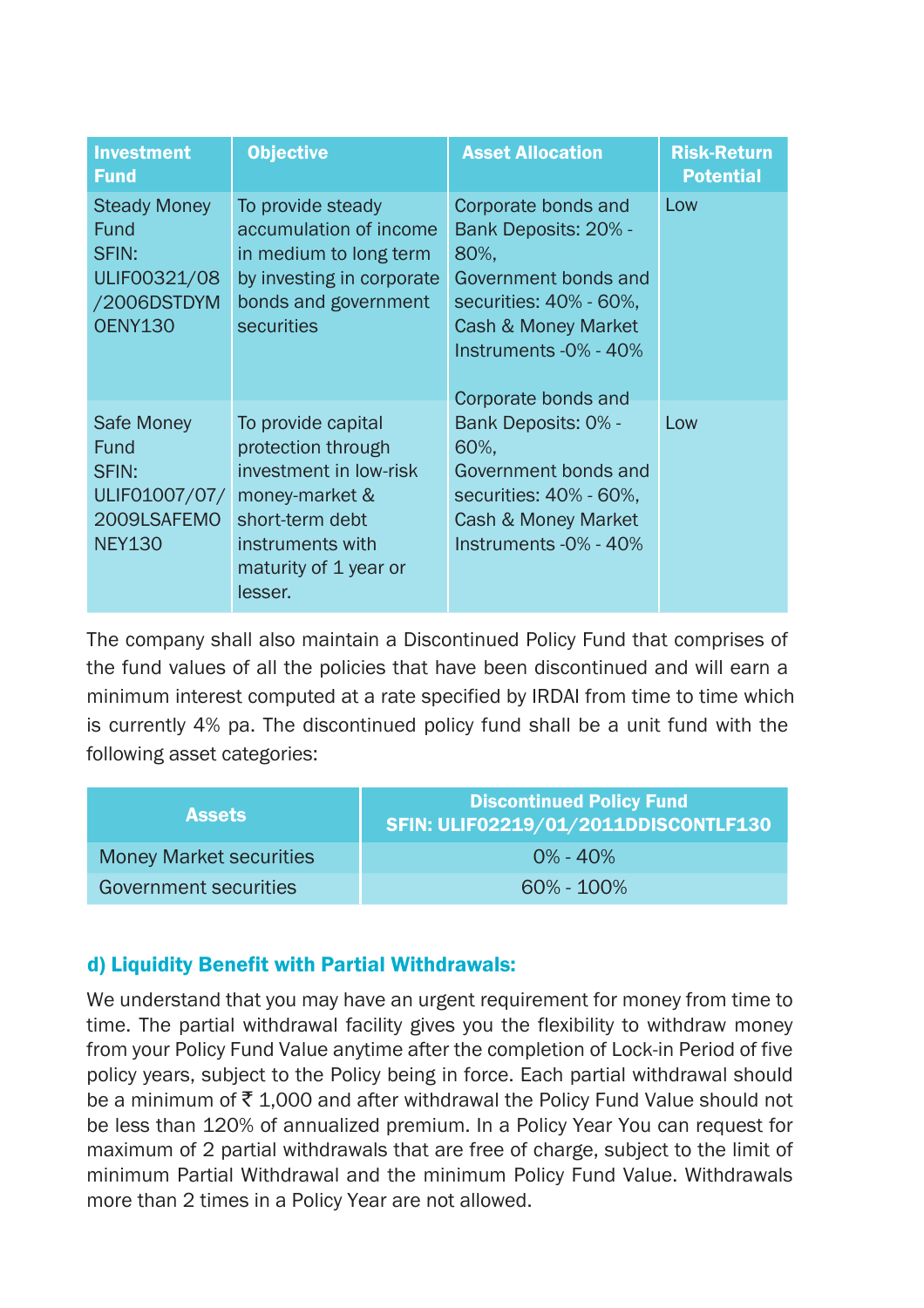#### e) Manage your funds with Switch and Premium Redirection facilities

- Through the features of Switch & Premium Redirection, you may manage your asset allocation between equity and debt depending on your need. e.g. You can move your money to a low-risk investment fund before the policy matures to protect yourself against any adverse movements in the equity markets our money to a low-risk investment fund before the policy matures
	- You can switch up to 12 times in a policy year free of charge, subject to the Policy being in force. Switches more than twelve times in a policy year will be charged at Rs 100 per switch. The minimum value of a switch should be Rs.1,000. Unutilized Switches of any Policy Year cannot be carried forward to the succeeding Policy Years.
- $\blacksquare$  The minimum investment in any allocated fund should not be less than 5%. nutilized Switches of any Policy Year cannot be cannot be carried for  $\mathcal{S}$ the succeeding Policy Years.

#### f) Settlement Period

The Settlement Period is the period not exceeding five years commencing from the Maturity Date and is an option available to the Policyholder.

- **The Policyholder is required to apply to The Company, in the specified form,** intimating of the choice of the Maturity Benefit option, at least 90 days prior to the Maturity Date.  $\frac{1}{2}$  is the maturity to  $\frac{1}{2}$ 
	- **Duation, Benefity Benefity Benefit option, and Anaturity Benefit Shall be higher of Policy Fund**  $\alpha$ olice a frequency to make periodical to  $\alpha$  frequency to make periodical  $\alpha$ Value or 105% of the total premiums paid. The mortality charges shall be deducted accordingly. **Contract** 
		- The Policyholder is entitled to choose a frequency to make periodical withdrawals from the Fund.
			- Depending on the frequency of withdrawals chosen, the number of units as on be calculated with the reduction of the relevant of the relevants of the relevant of the Maturity Date will be divided equally as per the frequency. The withdrawal and maturity but the contract equally dependence between allocated with the respective Unit Prices of the relevant Investment Funds to which the Annual Regular Premiums have been allocated as on their Valuation Dates, multiplied by the number of units.  $\mathcal{L}^{\mathcal{L}}$
	- **Formal and no one other charges** and mortality charge during the settlement period and no other charges shall be levied.
		- The Policy annual the Boutanism is not entitled the policy included to a set all policy in balance available Policy Fund value as on that date. partial withdrawals or Switches between Investment Funds during  $\blacksquare$  At any time during the Settlement Period the policy holder can withdraw the
		- Switches between Investment Funds during this period.  $\blacksquare$  However the Policyholder is not entitled to opt for partial withdrawals or

If the Life Insured dies during the Settlement Period, then the higher of existing Policy Fund Value shall or 105% of total premiums paid shall be paid to the Nominee and the Policy will stand terminated.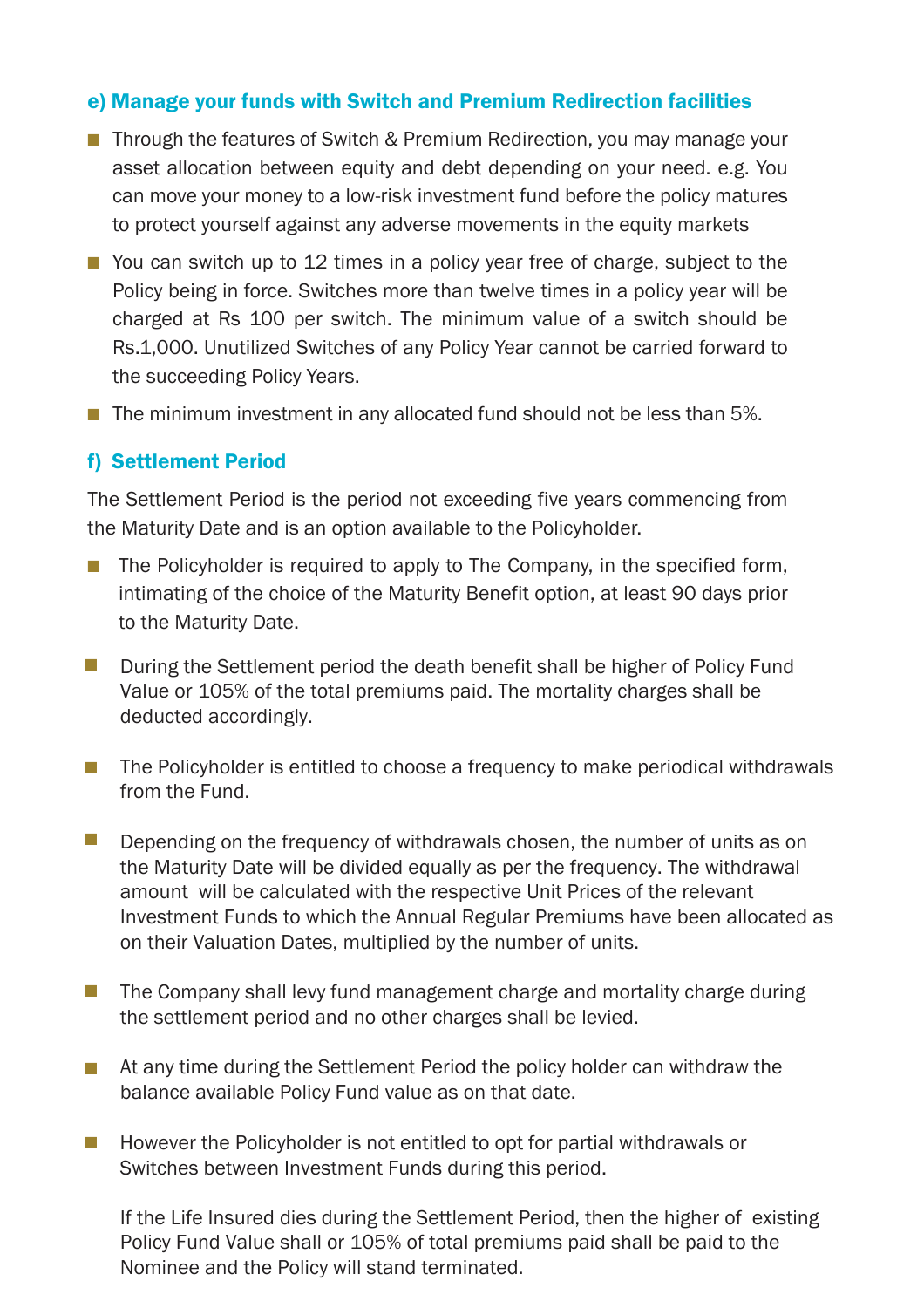## What happens if I am unable to pay What happens if I am unable to pay premiums?

a) Grace Period: (applicable only for the premium payment term of 5 years)

Grace period available to you will be Grace period available to you will be

- Fifteen days for Monthly Premium Payment mode;
- Thirty days for Annual/Semi-annual/Quarterly Premium Payment mode

#### b) Discontinuance of Premium: (applicable only for the premium p b) Discontinuance of Premium: (applicable only for the premium payment term of 5 years)

a) For other than single premium policies, upon expiry of the grace period, in case of discontinuance of Policy due to non-payment of premium, the fund value after deducting the applicable discontinuance charges, shall be credited to the discontinued policy fund and the risk cover and rider cover, if any, shall cease.

b) Such discontinuance charges shall not exceed the charges, stipulated in 'Charges' section – Discontinuance charges of this document. All such discontinued policies shall be provided a revival period of three years from date of first unpaid premium. On such discontinuance, the Company will unpaid premium, to the Policyholder and provide the option to revive the  $\alpha$ ival of the policy with Revival Periodic  $\alpha$ communicate the status of the Policy, within three months of the first Policy within the revival

neriod of three years.

- intention of the company of the intention to revive the interview the revive the Policy with Review of the Policy during the revival period, the proceeds of the discontinued policy fund shall be paid to the Policyholder at the end of the revival period or lockin period whichever is later. In respect of revival period ending after lock-in period, the Policy will remain in discontinuance fund till the end of revival period. The Fund management charges of discontinued fund will be applicable during this period and no other charges will be applied.
- ii. In case the Policyholder does not exercise the option as set out above, the Policy shall continue without any risk cover and rider cover. if any, and the policy fund shall remain invested in the discontinuance fund. At the end of the lock-in period, the proceeds of the discontinuance fund shall be paid to the Policyholder and the Policy shall terminate.
- iii. However, the Policyholder has an option to surrender the Policy anytime and proceeds of the discontinued policy shall be payable at the end of lock-in period or date of surrender whichever is later.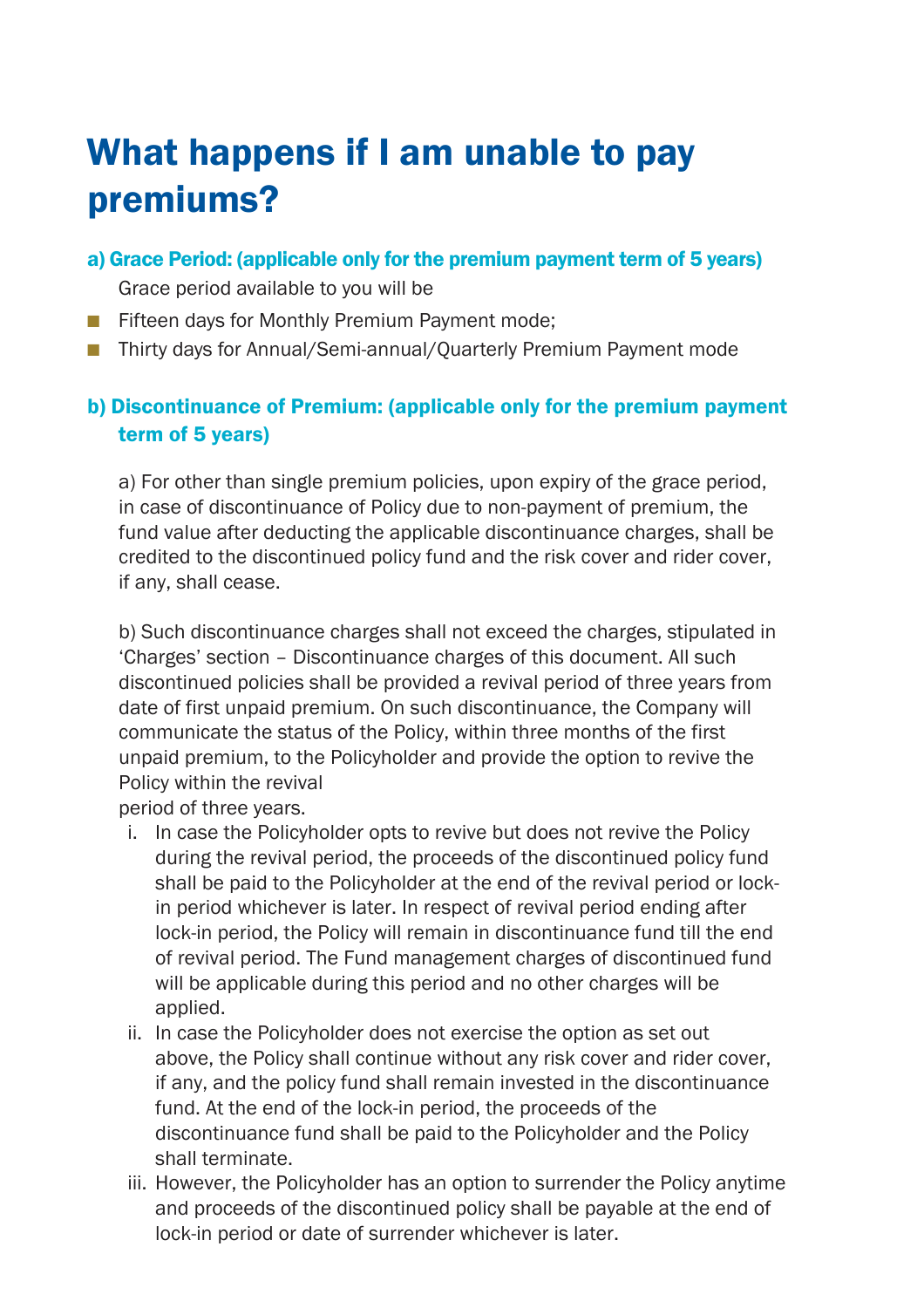c) In case of Single premium policies, the Policyholder has an option to surrender any<br>time during the lock-in period. Upon receint of request for surrender, the fund value after deducting the applicable discontinuance charges, shall be credited to the<br>discontinued policy fund time during the lock-in period. Upon receipt of request for surrender, the fund value, discontinued policy fund.

i. Such discontinuance charges shall not exceed the charges stipulated in 'Charges' - Discontinuance charges of this document.

ii. The Policy shall continue to be invested in the discontinued policy fund and the Fund management charge can be deducted from this fund during this period. Further, no risk cover shall be available on such policy during the discontinuance period.<br>``` proceeds from the discontinuance fund shall be paid at the end of lock-in period.

The minimum guaranteed interest rate applicable to the 'Discontinued Policy Fund' shall be as per the prevailing regulations and is currently 4% p.a. The proceeds of the discontinued policy shall be refunded only upon completion of the lock-in period.

Proceeds of the discontinued policies means the fund value as on the date the policy was discontinued, after addition of interest computed at the interest rate stipulated as above.

#### Discontinuance of Policy after the lock-in Period: with  $\frac{1}{2}$  decreases of  $\frac{1}{2}$  date of  $\frac{1}{2}$  and  $\frac{1}{2}$  and  $\frac{1}{2}$  and  $\frac{1}{2}$  and  $\frac{1}{2}$  and  $\frac{1}{2}$  and  $\frac{1}{2}$  and  $\frac{1}{2}$  and  $\frac{1}{2}$  and  $\frac{1}{2}$  and  $\frac{1}{2}$  and  $\frac{1}{2}$  and  $\frac{1}{2$

 $\frac{1}{2}$ force during the deducted. a) For other than Single Premium Policies:

i. Upon expiry of the grace period, in case of discontinuance of Policy due to nonpayment of premium after lock-in period, the Policy shall be converted into a The company of the intention to the policy with the policy with review to review of the policy with review of the policy with  $\frac{1}{2}$  and  $\frac{1}{2}$  and  $\frac{1}{2}$  and  $\frac{1}{2}$  and  $\frac{1}{2}$  and  $\frac{1}{2}$  and  $\frac{1}{2}$  an premiums payable as per the terms and conditions of the Policy. reduced paid up policy with the paid-up sum assured i.e. original sum assured

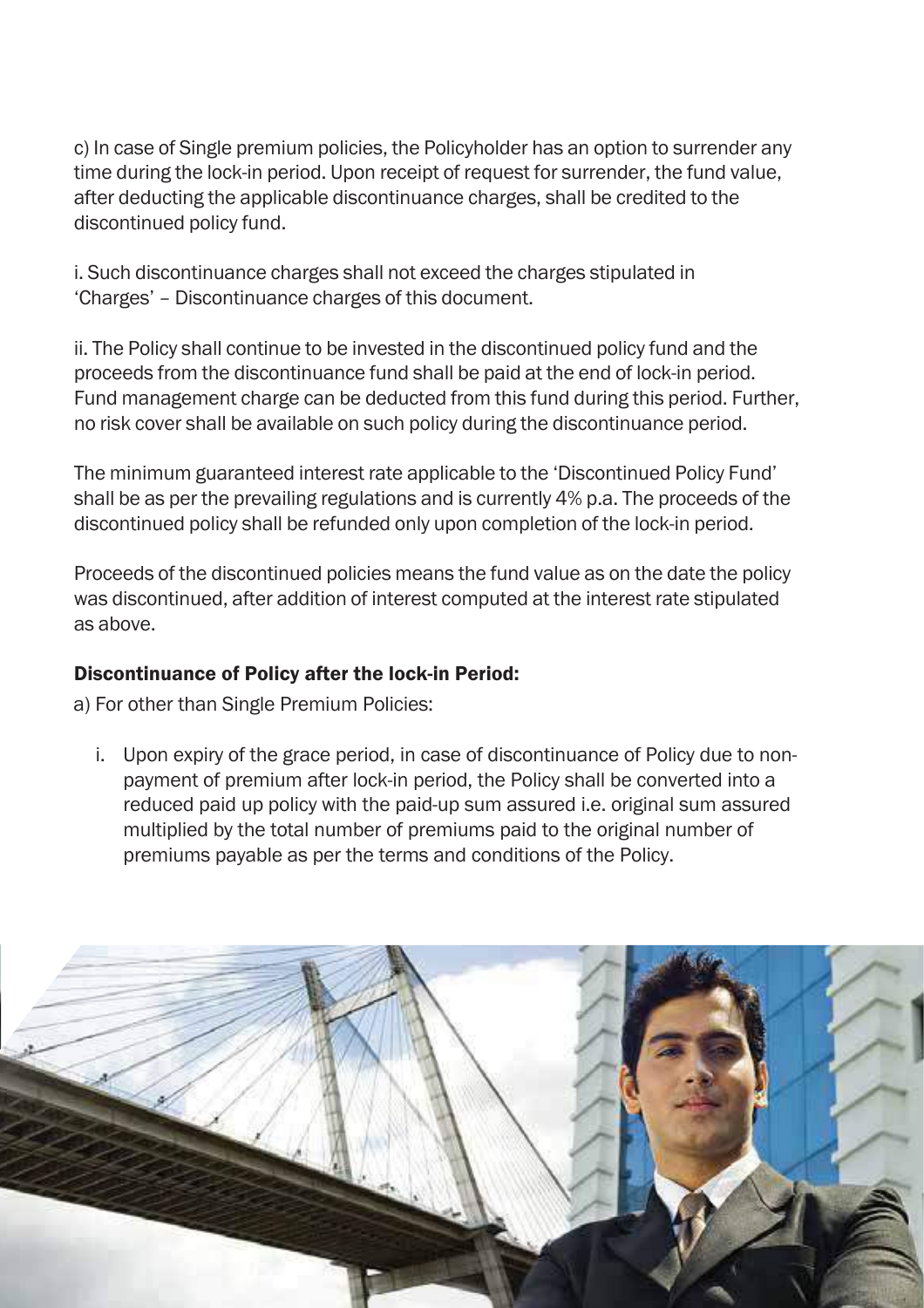The Policy shall continue to be in reduced paid-up status without rider cover, if any. All charges as per terms and conditions of the Policy shall be deducted during the revival period. However, the mortality charges shall be deducted based on the reduced paid up sum assured only.

ii. On such discontinuance, the Company will communicate the status of the Policy, within three months of the first unpaid premium, to the Policyholder and provide the following options:

1.To revive the policy within the revival period of three years, or 2.Complete withdrawal of the Policy.

- iii. In case the Policyholder opts for (1) above but does not revive the Policy during the revival period, the fund value shall be paid to the Policyholder at the end of the revival period.
- iv. In case the Policyholder does not exercise any option as set out above, the Policy shall continue to be in reduced paid up status. At the end of the revival period the proceeds of the policy fund shall be paid to the Policy holder and the Policy shall terminate.
- v. However, the Policyholder has an option to surrender the Policy anytime and proceeds of the policy fund shall be payable. In case of Single Premium Policies, the Policyholder has an option to surrender the Policy any time. Upon receipt of request for surrender, the fund value as on date of surrender shall be payable.

In case of Single Premium Policies, the Policyholder has an option to surrender the Policy any time. Upon receipt of request for surrender, the fund value as on date of surrender shall be payable.

#### Revival of Discontinued Policies

The revival period for this product is three years from date of first unpaid premium.

Revival of a Discontinued Policy during lock-in Period:

a) Where the policyholder revives the Policy in accordance with Board Approved Underwriting Policy of the Company ("BAUP"), the policy shall be revived restoring the risk cover, along with the investments made in the segregated funds as chosen by the policyholder, out of the discontinued fund, less the applicable charges as in sub-section(b) below, in accordance with the terms and conditions of the Policy.

b)The Company at the time of revival:

- i. shall collect all due and unpaid premiums without charging any interest or fee.
- ii. shall levy Policy administration charge and premium allocation charge as applicable during the discontinuance period. Guarantee charges, if applicable during the discontinuance period, shall be deducted provided the guarantee continues to be applicable. No other charges shall be levied.
- iii. Shall add back to the fund the discontinuance charges deducted at the time of discontinuance of the Policy.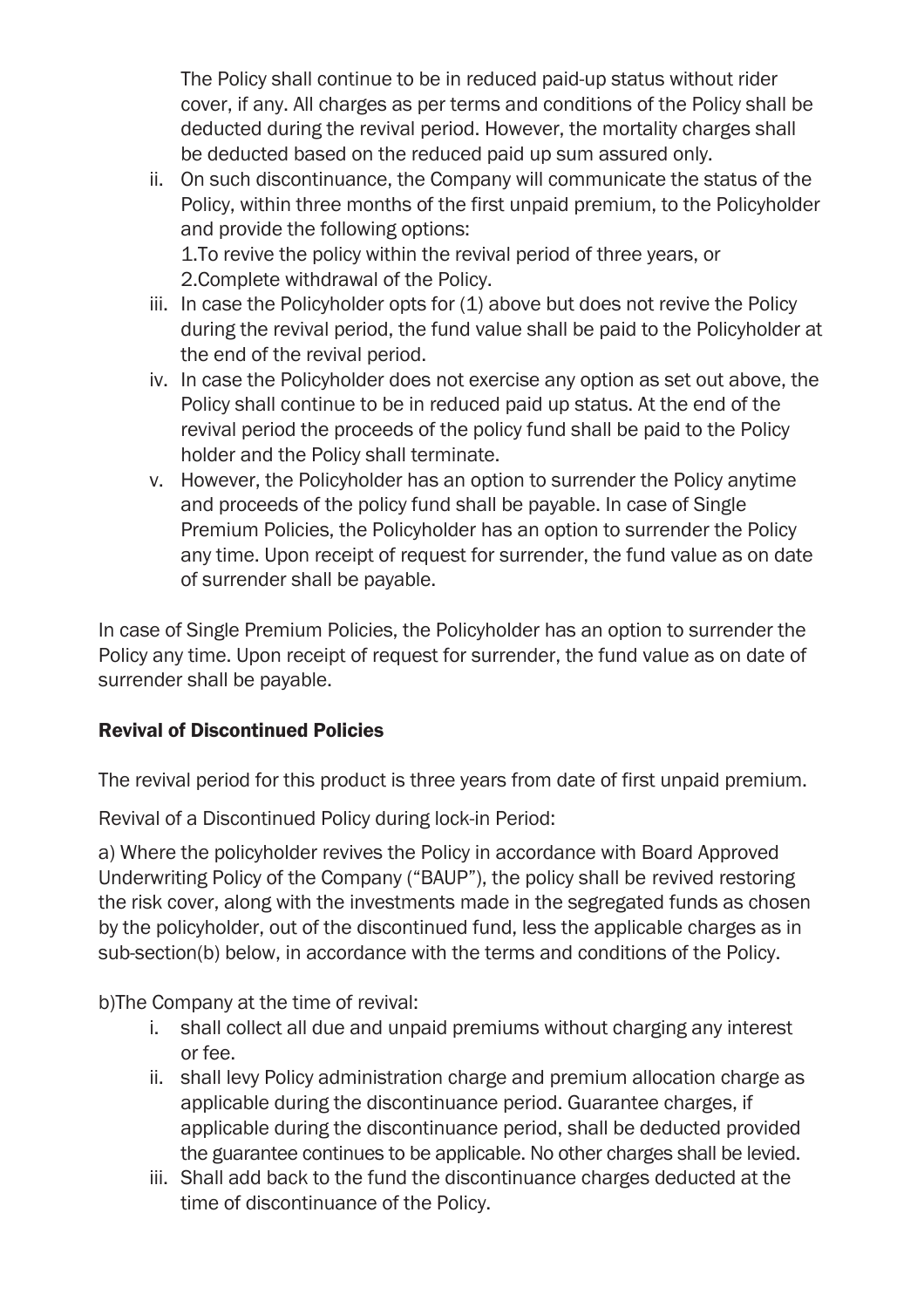#### Revival of a Discontinued Policy after lock-in Period:

accordance with the terms and conditions of the policy. a) The policyholder can revive the Policy subject to BAUP. Where the Policyholder revives the policy, the policy shall be revived restoring the original risk cover in

- b) The Company at the time of revival:
	- The company at the time of revival...<br>i. shall collect all due and unpaid premiums under base plan without charging any interest or fee. The Policyholder also has the option to revive actory evidence of the Insurability of the Life Insurability of the Life Insurability of the Life Insurability of the Life Insurability of the Life Insurability of the Life Insurability of the Life Insurability of the Life the rider
- allocation charge as applicable. The g shall be deducted, if guarantee continues to be applicable. ii. shall levy premium allocation charge as applicable. The guarantee charges

No other charges shall be levied

 $\overline{m}$  are policy without any risk cover the date on which the above requirements are met and approved by 1. Complete withdrawal from the policy without any risk cover

The policy will be treated as surrendered and the surrender provisions as mentioned in Section (C) given below will be applicable.

#### Sure policy. c) Option to surrender the policy:  $\mathcal{L}_{\mathcal{P}}$  is defined to discontinual complex of the policy.

If you opt to Surrender the Policy within the lock-in period, then the Policy Fund of "Charges Applicable" below, calculated as at the date the request of such surrender, shall be credited to the Discontinued Policy Fund, that earns a Value less the applicable Discontinuance Charges as mentioned in the section D infinition interest computed at a rate as specified by INDAI and shall become<br>payable at the end of lock-in period (on completion of five policy years). Only fund management charge can be deducted from this fund during this period. Further, no risk cover shall be available on such policy during the discontinuance period. minimum interest computed at a rate as specified by IRDAI and shall become

On seeking surrender of the Policy after completion of 5 policy years, the Surrender Value which at all times is equal to the Policy Fund Value shall be payable.

Surrender of the Policy shall terminate the Policy and extinguish all rights, benefits and interests of the policyholder in the Policy.

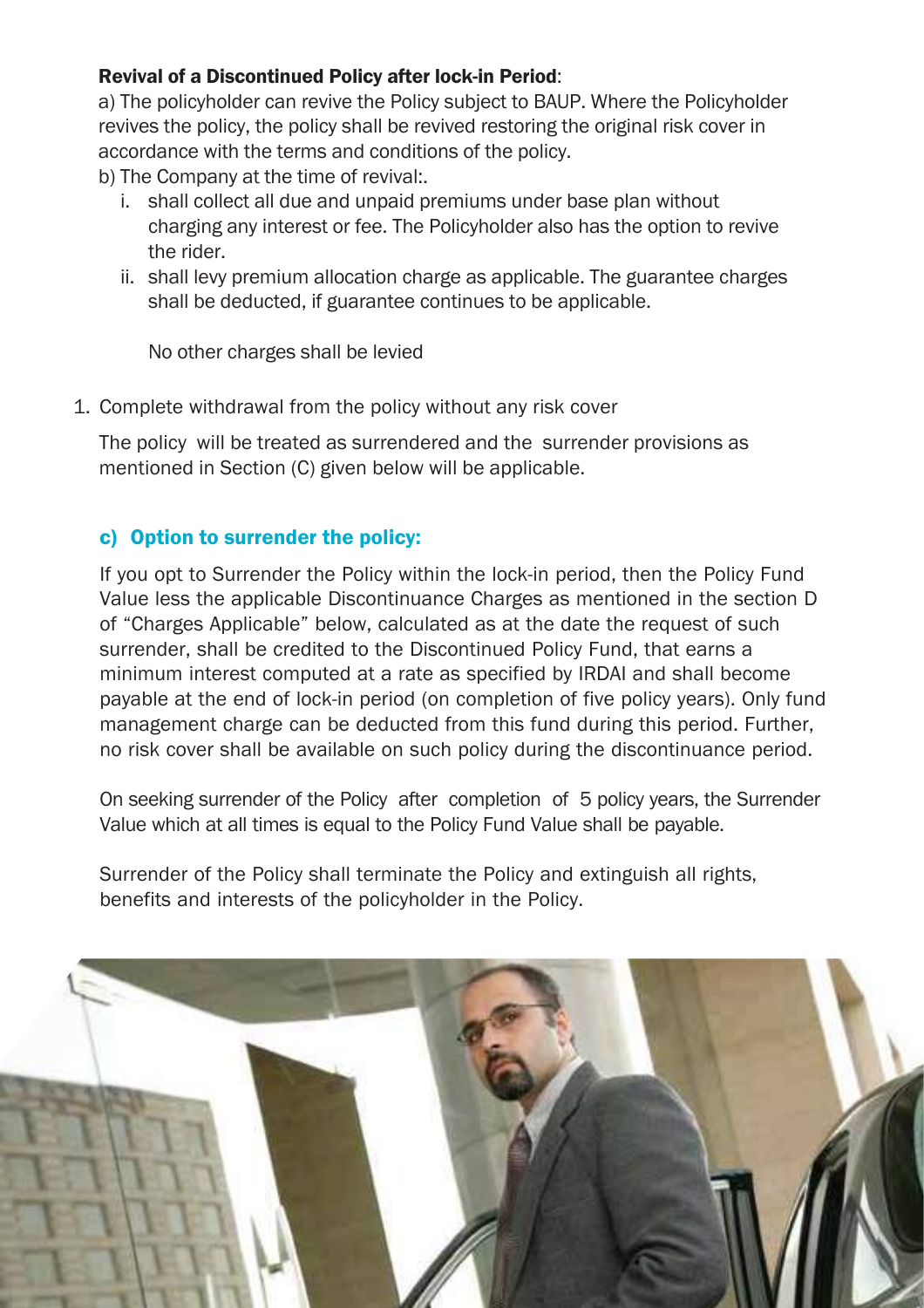# Charges Applicable Charges Applicable

### a) Premium Allocation Charge: a) Premium Allocation Charge:

There is no premium allocation charge. 100% of premiums paid will be allocated premium allocation charge. 100% of premiums paid will be allocated in the funds chosen by you. in the funds chosen by  $\mathbf{i}$ 

#### b) Mortality Charge:

This charge is levied to provide you with life insurance benefit. This charge is levied to provide you with life insurance benefit. This charge is applied on the Sum at Risk (as defined below) and is deducted proportionately by Sum at Risk (as defined below) and is deducted proportionately by cancellation of units on a monthly basis. cancellation of units on a monthly basis.

■ Sum At Risk is defined as the excess of Sum Assured over Policy Fund Value as on the corresponding Policy Date in the relevant Policy Month. as on the corresponding Policy Date in the relevant Policy Month.

 Mortality charges per thousand Sum At Risk (per annum) for sample ages of charges per thousand Sum At Risk (per annum) for sample ages of healthy lives are as follows: es are as follows:

| Gender / Age last<br>birthday (in years) | 30    | 40             | 50             |
|------------------------------------------|-------|----------------|----------------|
| Male                                     | ₹0.89 | ₹ 1.56         | ₹4.33          |
| Female                                   | ₹0.84 | $\bar{z}$ 1.24 | $\bar{z}$ 3.13 |

These rates are guaranteed to remain the same during the policy benefit period. es are guaranteed to remain the same during the policy benefit period.

Please note that the Mortality charges applicable will be different for standard as well as substandard lives.

#### c) Policy administration charge:

This charge is deducted by cancellation of units on a monthly basis. This charge is deducted by cancellation of units on a monthly basis.

The monthly policy administration charge as percentage of premium is as per the policy administration charge as percentage of premium is as per the table below:

| <b>Policy Year</b> | <b>Premium Payment Term</b> |      |
|--------------------|-----------------------------|------|
|                    | 5 years                     |      |
| $1 - 5$            | 0.5%                        | 0.2% |
| $5+$               | 0.5%                        | 0%   |

The policy administration charge is subject to a maximum of Rs 6000 per annum. The policy administration charge is subject to a maximum of Rs 6000 per annum.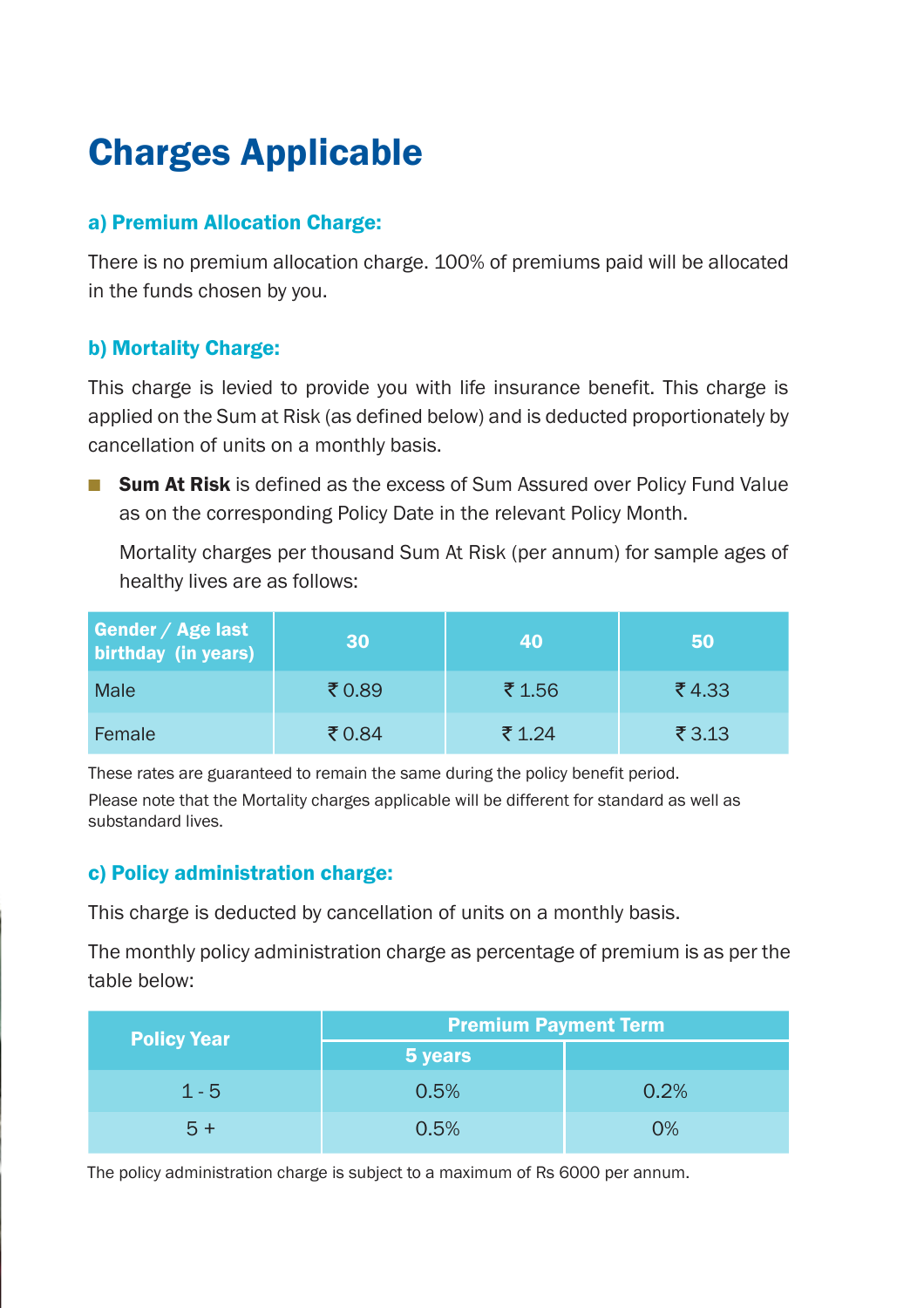### d) Discontinuance Charge:

The Discontinuance Charge shall be levied at the time of surrender The Discontinuance Charge shall be levied at the time of surrender or on discontinuance of premium. The Surrender Value that you will recei discontinuance of premium. The Surrender Value that you will receive will be the policy fund value less this charge. The discontinuance charges are policy fund value less this charge. The discontinuance charges are applicable on the policy fund value and are as follows: the policy fund value and are as follows:

|--|

| <b>Year of discontinuance</b><br>of premium/surrender | <b>Discontinuance charge for</b><br>policies with annualized<br>premium less than or<br>equal to $\bar{z}$ 50,000 p.a. | <b>Discontinuance charge</b><br>for policies with<br>annualized premium<br>above $\bar{z}$ 50,000 p.a. |
|-------------------------------------------------------|------------------------------------------------------------------------------------------------------------------------|--------------------------------------------------------------------------------------------------------|
| $\mathbf{1}$                                          | Lower of<br>a) 20% of Annual Premium<br>b) 20% of Fund Value<br>c) ₹ 3,000                                             | Lower of<br>a) 6% of Annual Premium<br>b) 6% of Fund Value<br>c) ₹ 6,000                               |
| $\mathcal{P}$                                         | Lower of<br>a) 15% of Annual Premium<br>b) 15% of Fund Value<br>c) ₹ 2,000                                             | Lower of<br>a) 4% of Annual Premium<br>b) 4% of Fund Value<br>c) ₹ 5,000                               |
| 3                                                     | Lower of<br>a) 10% of Annual Premium<br>b) 10% of Fund Value<br>c) ₹ 1,500                                             | Lower of<br>a) 3% of Annual Premium<br>b) 3% of Fund Value<br>c) ₹ 4,000                               |
| $\overline{4}$                                        | Lower of<br>a) 5% of Annual Premium<br>b) 5% of Fund Value<br>c) ₹ 1,000                                               | Lower of<br>a) 2% of Annual Premium<br>b) 2% of Fund Value<br>c) ₹ 2,000                               |
| 5 and onwards                                         | <b>NIL</b>                                                                                                             | <b>NIL</b>                                                                                             |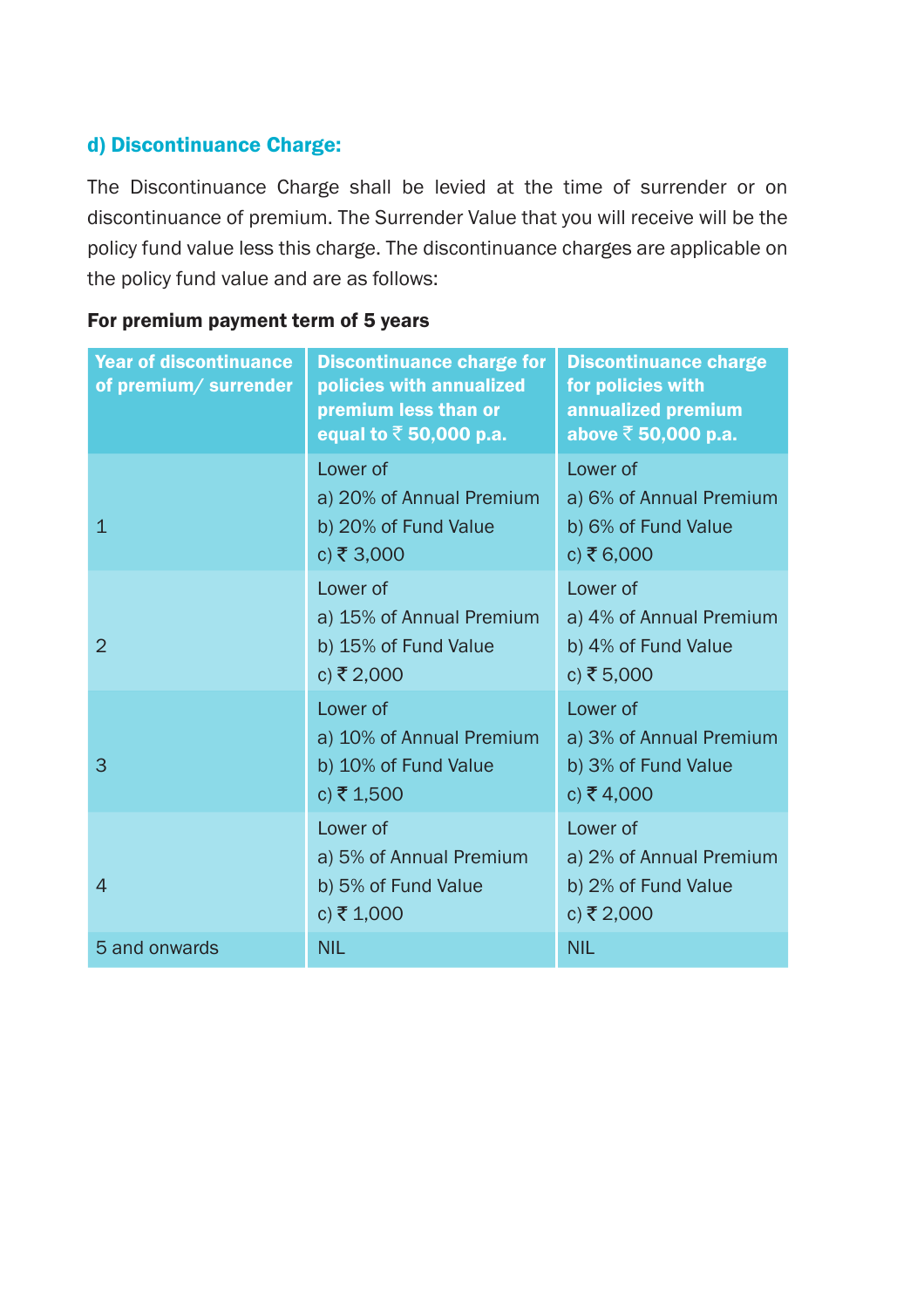### For Single Pay

| <b>Where the policy</b><br>is discontinued<br>during the policy year | <b>Charges for the policies</b><br>having Single Premium up to<br>Rs. 3,00,000/- | <b>Charges for the policies</b><br><b>having Single Premium above</b><br>Rs. 3,00,000/- |
|----------------------------------------------------------------------|----------------------------------------------------------------------------------|-----------------------------------------------------------------------------------------|
| $\overline{1}$                                                       | Lower of<br>a) 2% of Single Premium<br>b) 2% of Fund Value<br>c) Rs. 3,000       | Lower of<br>a) 1% of Single Premium<br>b) 1% of Fund Value<br>c) Rs. 6,000              |
| $\overline{2}$                                                       | Lower of<br>a) 1.5% of Single Premium<br>b) 1.5% of Fund Value<br>c) Rs. 2,000   | Lower of<br>a) 0.7% of Single Premium<br>b) 0.7% of Fund Value<br>c) Rs. 5,000          |
| 3                                                                    | Lower of<br>a) 1% of Single Premium<br>b) 1% of Fund Value<br>c) Rs. 1,500       | Lower of<br>a) 0.5% of Single Premium<br>b) 0.5% of Fund Value<br>c) Rs. 4,000          |
| $\overline{4}$                                                       | Lower of<br>a) 0.5% of Single Premium<br>b) 0.5% of Fund Value<br>c) Rs. 1,000   | Lower of<br>a) 0.35% of Single Premium<br>b) 0.35% of Fund Value<br>c) Rs. 2,000        |
| 5 and onwards                                                        | <b>NIL</b>                                                                       | <b>NIL</b>                                                                              |

#### e) Fund Management Charge: und Management Charge

This is a charge that is levied on each of the Investment Funds and is adjusted This is a charge that is levied on each of the Investment Funds and is adjusted in the unit price calculation on a daily basis. in the unit price calculation on a daily basis.

| <b>Fund Name</b>                      | <b>Fund Management Charge</b> |
|---------------------------------------|-------------------------------|
| <b>Growth Opportunities Plus Fund</b> | $1.35\%$ p.a.                 |
| <b>Grow Money Plus Fund</b>           | $1.35\%$ p.a.                 |
| <b>Build India Fund</b>               | $1.35\%$ p.a.                 |
| Save'n'grow Money Fund                | $1.25\%$ p.a.                 |
| <b>Steady Money Fund</b>              | $1.00\%$ p.a.                 |
| Safe Money Fund                       | $1.00\%$ p.a.                 |
| Discontinued Policy Fund              | $0.50\%$ p.a                  |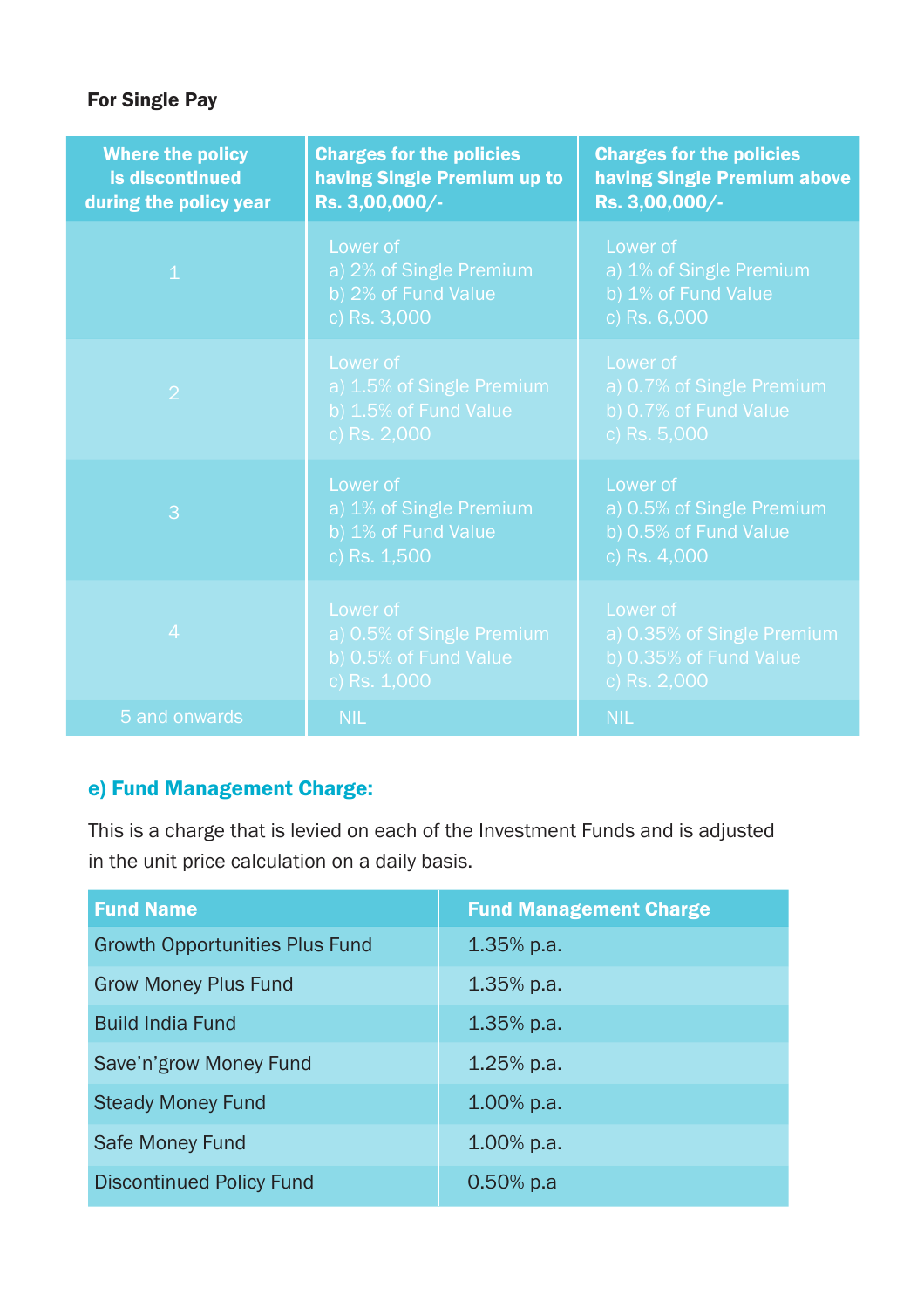# Case Study

Kunal, aged 35 years, purchases Bharti AXA Life Future Invest and would Kunal, aged 35 years, purchases Bharti AXA Life Future Invest and would like to invest in the Grow Money Fund. invest in the Grow Money Fund.

| <b>Annualised Premium</b>                     | ₹50,000 p.a. under annual mode |          |
|-----------------------------------------------|--------------------------------|----------|
| <b>Policy Term</b>                            | 10 years                       |          |
| <b>Premium Payment Term</b>                   | 5 years                        |          |
| Sum Assured (₹)                               | 5,00,000                       |          |
| Assumed Rate of Return*                       | 4% p.a.                        | 8% p.a.  |
| Policy Fund Value at Maturity $(\bar{\zeta})$ | 2,55,640                       | 3,53,827 |
| IRR (Customer Yield) at Maturity              | 1.12%                          | 5.17%    |

This illustration does not take into account the impact of Applicable taxes and Cess. This illustration does not take into account the impact of Applicable taxes and Cess.

#### Needs met:

- 1. The premium amount (₹ 50,000) that Kunal pays annually is invested in his chosen funds as the Allocation Charges in this policy are nil. chosen funds as the Allocation Charges in this policy are nil.
- 2. At maturity, he receives the Fund Value as follows, subject to the Policy 2. At maturity, he receives the Fund Value as follows, subject to the Policy being in force:

| <b>Fund Value</b> | 4%         | 3%         |
|-------------------|------------|------------|
|                   | ₹ 2,55,640 | ₹ 3,53,827 |

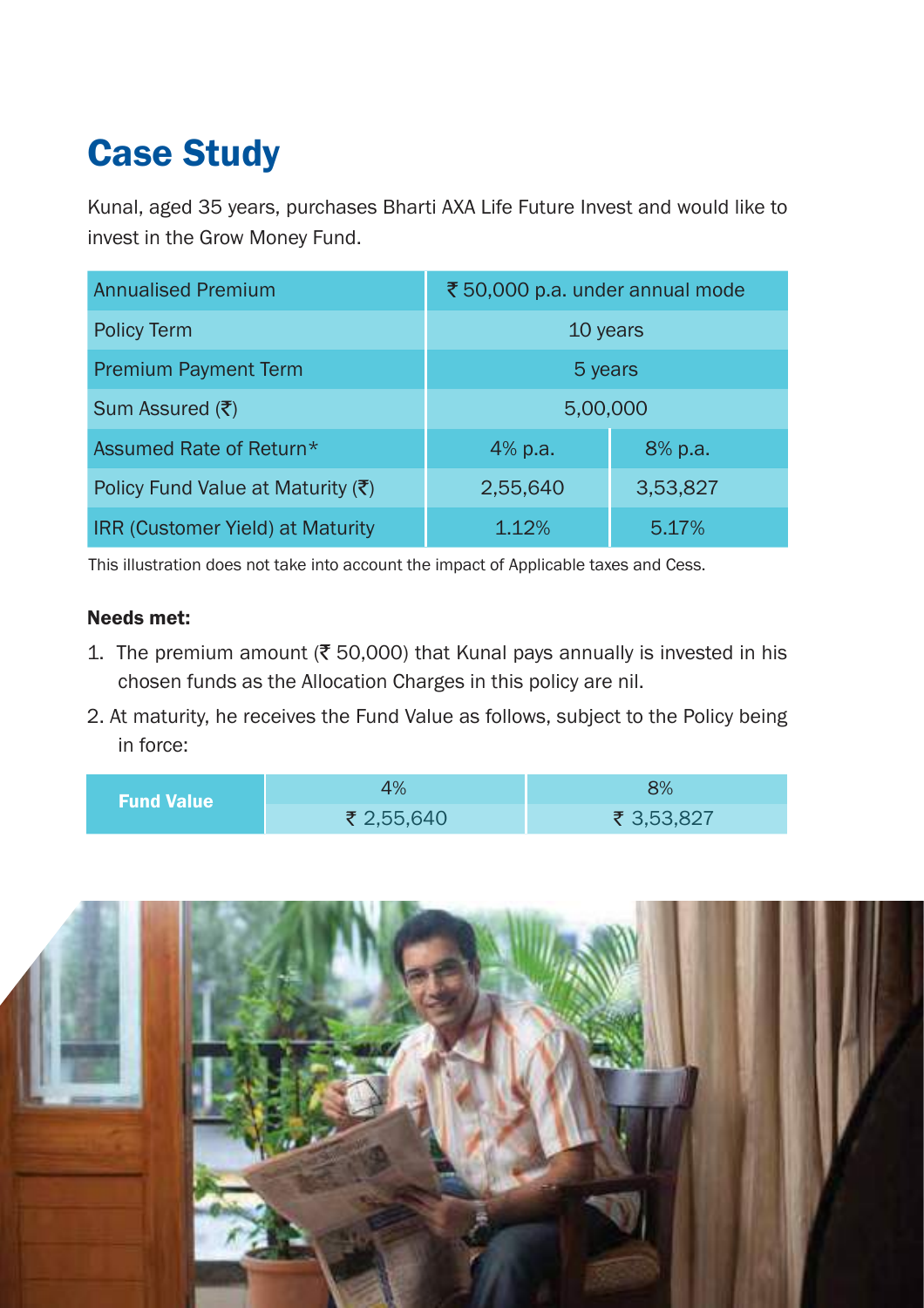# Product at a glance Product at a glance

| <b>Parameters</b>       | <b>Eligibility</b>                            |
|-------------------------|-----------------------------------------------|
| Minimum age at entry    | 18 years (age last birthday)                  |
| Maximum age at entry    | 59 years (age last birthday)                  |
| Maximum age at maturity | 69 years (age last birthday)                  |
| Premium modes           | Yearly, Half-yearly, Quarterly* and Monthly*. |
| Minimum premium         | Premium Payment Term: 5 years                 |
|                         | Annual - ₹ 18,000                             |
|                         | Semi Annual - ₹9,000                          |
|                         | Ouarterly - ₹4,500                            |
|                         | Monthly - ₹ 1,500                             |
|                         | Premium payment term: Single Pay ₹ 50,000     |
| Policy benefit period   | 10 years                                      |
| Premium payment term    | Single Pay and 5 years                        |
|                         |                                               |

\*Payment only through ECS

o time.

# What are the Tax Benefits under this What are the Tax Benefits under this product?

You may be eligible for tax benefits on the premiums paid and the benefits received as  $\vert$  per the prevailing tax laws under the Income Tax Act, 1961. The tax benefits are subject to change as per change in Tax laws from time to time.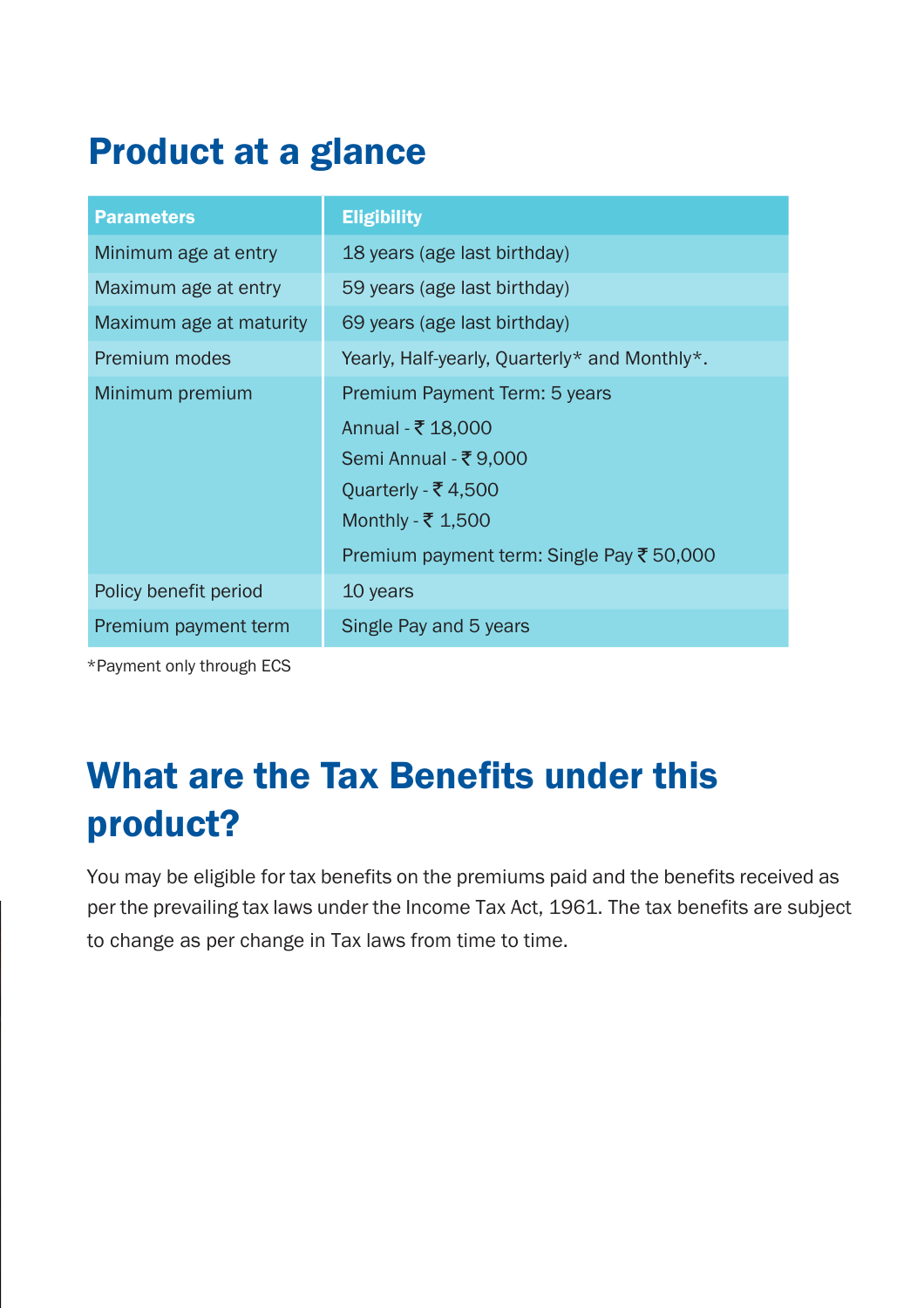# SECTION 41 OF INSURANCE ACT 1938 SECTION 41 OF INSURANCE ACT 1938

- er to allow, either directly or indirectly, as an<br>o take or renew or continue an insurance in<br>elating to lives or property in India, any rebate of<br>mission payable or any rebate of the premium<br>all any person taking out or r inducement to any person to take or renew or continue an insurance in<br>
The contract of the contract of the contract of the contract of the contract of the contract of the contract o the whole or part of the commission payable or any rebate of the premium shown on the policy, nor shall any person taking out or renewing or continuing a policy accept any rebate, except such rebate as may be parametrical prooposities of this cordinate 1. No person shall allow or offer to allow, either directly or indirectly, as an respect of any kind of risk relating to lives or property in India, any rebate of allowed in accordance with the published prospectuses or tables of the insurer
- 2. Any person making default in complying with the provisions of this section shall be punishable with fine which may extend to ten lakh rupees.

## SECTION 45 OF INSURANCE ACT 1938

2. If the Life Insur Fraud, Misrepresentation and forfeiture would be dealt with in accordance with [A Leaflet containing the simplified version of the provisions of Section 45 is  $\mathsf{mce}$  is a punishable with fine which may extend to ten lake  $\mathsf{mce}$  is a punishable with  $\mathsf{mce}$  is a punishable with  $\mathsf{mce}$  is a punishable with  $\mathsf{mce}$  is a punishable with  $\mathsf{mce}$  is a punishable with provisions of Sec 45 of the Insurance Act 1938 as amended from time to time. *enclosed in appendix – I for reference]*

### SECTION 45 OF 1938 OF 1938 OF 1939 OF 1938 Terms and conditions

#### 1. Free-look option:

If You disagree with any of the terms and conditions of the Policy, You have the *phon to recam the singlifier versy Bond dising min a fetter stating reasons for*<br>the objection within 15 days of receipt of the Policy Bond in case of offline Policy and within 30 days of receipt of the Policy in case of Policy sourced through option to return the original Policy Bond along with a letter stating reasons for distance marketing (i.e. online sales). The Policy will accordingly be cancelled and the policyholder will be refunded an amount equal to the sum of the Policy Administration Charge and Mortality Charge, deducted from the Policy Fund Value and the Policy Fund Value less proportionate risk premium for the period on cover, the medical expenses incurred by the insurer (if any) and stamp duty charges. All rights under this policy shall stand extinguished immediately on the cancellation of the Policy under the free look period.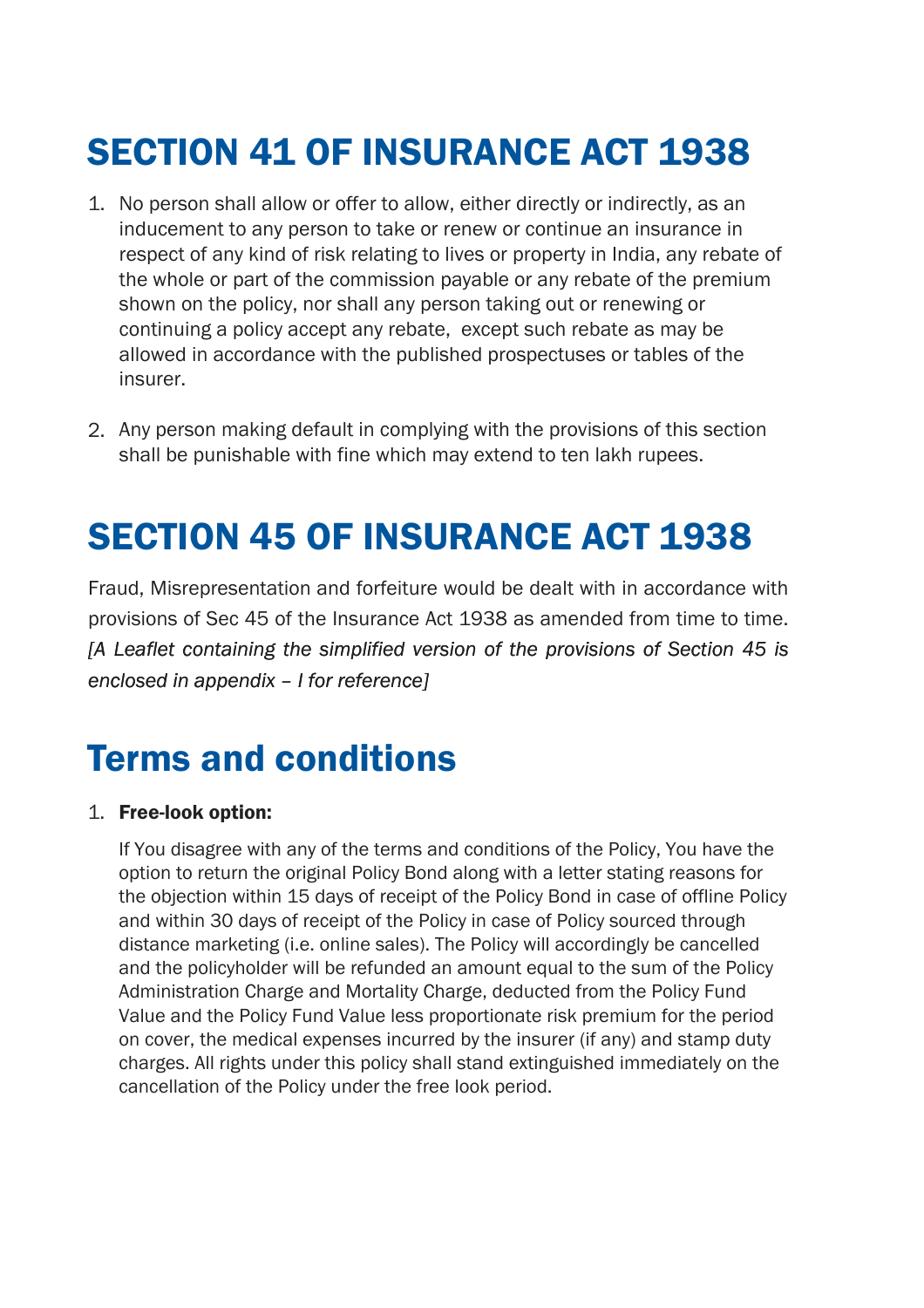If the Policy is opted through Insurance Repository (IR), the computation of the said Free Look Period will be as stated below:-

ermannis<br>
extensions and conditions are the conditions of the conditions of the conditions of the conditions of the con<br>
discussed by the conditions of the conditions of the conditions of the conditions of the conditions o For existing e-Insurance Account: Computation of the said Free Look Period will commence from the date of delivery of the e mail confirming the credit of the Insurance Policy by the IR.

> absompanies are proposal for installation, the date of receipt of the Websitie lift<br>from the IR with the credentials to log on to the e-Insurance Account(e IA) or the delivery date of the email confirming the grant of access to the elA or the delivery date of the email confirming the credit of the Insurance policy by the IR to the eIA, whichever is later shall be reckoned for the purpose of computation<br>of the free leak neried For New e-Insurance Account: If an application for e-Insurance Account accompanies the proposal for insurance, the date of receipt of the 'welcome kit' of the free look period.

- 2. If the Life Insured under the Policy, whether medically sane or insane, commits e and the Policy Fund Value of the Bate of commencement of the Policy applicable, the Policy within one year from the latest date of revival of the Policy applicable, the Policy shall be void and The Company will only be liable to pay the Policy Fund Value as on the date of intimation of death. Any charges recovered, other than Fund wahagement charges subsequent to the tate of treath sharp b suicide, within one year of the date of commencement of the Policy applicable or Management Charges subsequent to the date of death shall be added back to
- 3. Vesting of Ownership: In case the Life Insured is a minor, the ownership of Policy will automatically vest on the Life Insured on attainment of majority. In case of death of the Policyholder while the Life Insured is a minor, surrender and any only such options available three the policy caller ny charges recovered subsequent to the date of death shall other such options available under the policy cannot be exercised during the

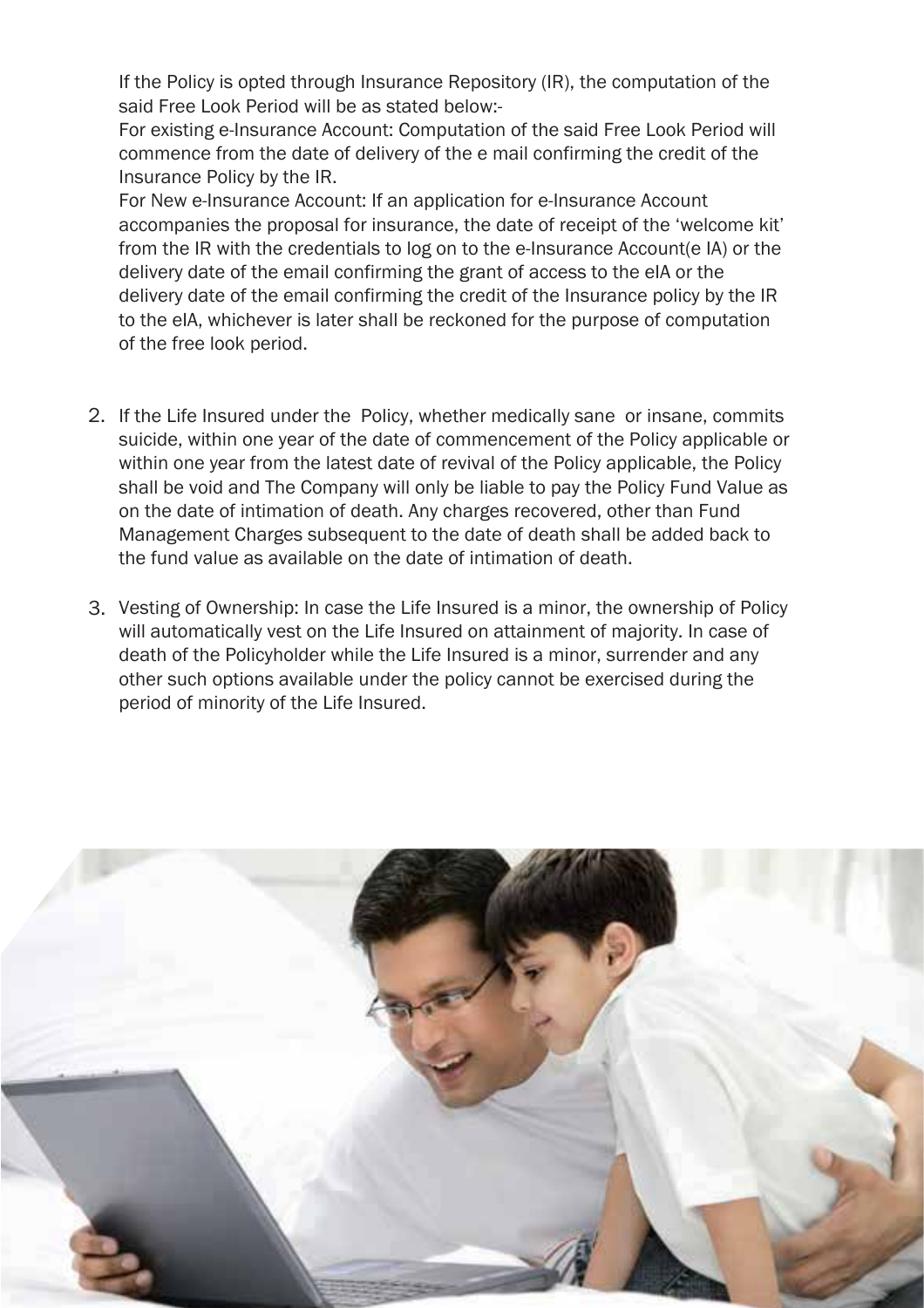- 1. The Company also has the right to revise the asset allocation of any investment investment fund (s) with prior approval from IRDAI fund (s) with prior approval from IRDAI
- 2. This is a non participating Unit Linked Insurance policy and does not provide for participation in the distribution of surplus or profits tha for participation in the distribution of surplus or profits that may be declared by the Company

#### Revision of charges Revision of charges

The Company reserves the right to revise the following charges The Company reserves the right to revise the following charges from time to time, subject to the following maximum limits, with prior approval f subject to the following maximum limits, with prior approval from the Insurance Regulatory and Development Authority ('IRDAI'):

#### Fund Management Charge:

This charge shall not exceed the maximum cap as prescribed This charge shall not exceed the maximum cap as prescribed by IRDA,.

#### Policy Administration Charge:

This charge shall not exceed₹ 6000 per annum or the maximum limit as prescribed by IRDAI.

#### Investment Fund Addition:

The Company may from time to time create and add new Investment The Company may from time to time create and add new Investment Funds with different fees/ charges with the approval of Insurance different fees/ charges with the approval of Insurance Regulatory and Development Authority and consequently, new Investment Funds Development Authority and consequently, new Investment Funds will be made available to the policyholder. All provisions of the product available to the policyholder. All provisions of the product will apply to the additional Investment Funds unless stated otherwise. additional Investment Funds unless stated otherwise.

#### Investment Fund Closure:

The Company reserves the right to close any investment fund The Company reserves the right to close any investment fund by giving 3 months notice in writing. In such case, option will be given to the policy notice in writing. In such case, option will be given to the policy holder to change the fund. And if no reply is received, the company may shift the fund. And if no reply is received, the company may shift the fund to a fund having the same fund objective and same or lower fund management having the same fund objective and same or lower fund management charge. This switch will be free of charge.

#### Computation of Unit Price:

The computation of unit price shall be done as stipulated by The computation of unit price shall be done as stipulated by the Insurance and Regulatory Development Authority (IRDAI), which is as follows

■ Market value of the investment held by the fund plus value of current assets less value of current liabilities and provisions, if any and divided by the number of units existing on the valuation date (before creation/rede number of units existing on the valuation date (before creation/redemption of units).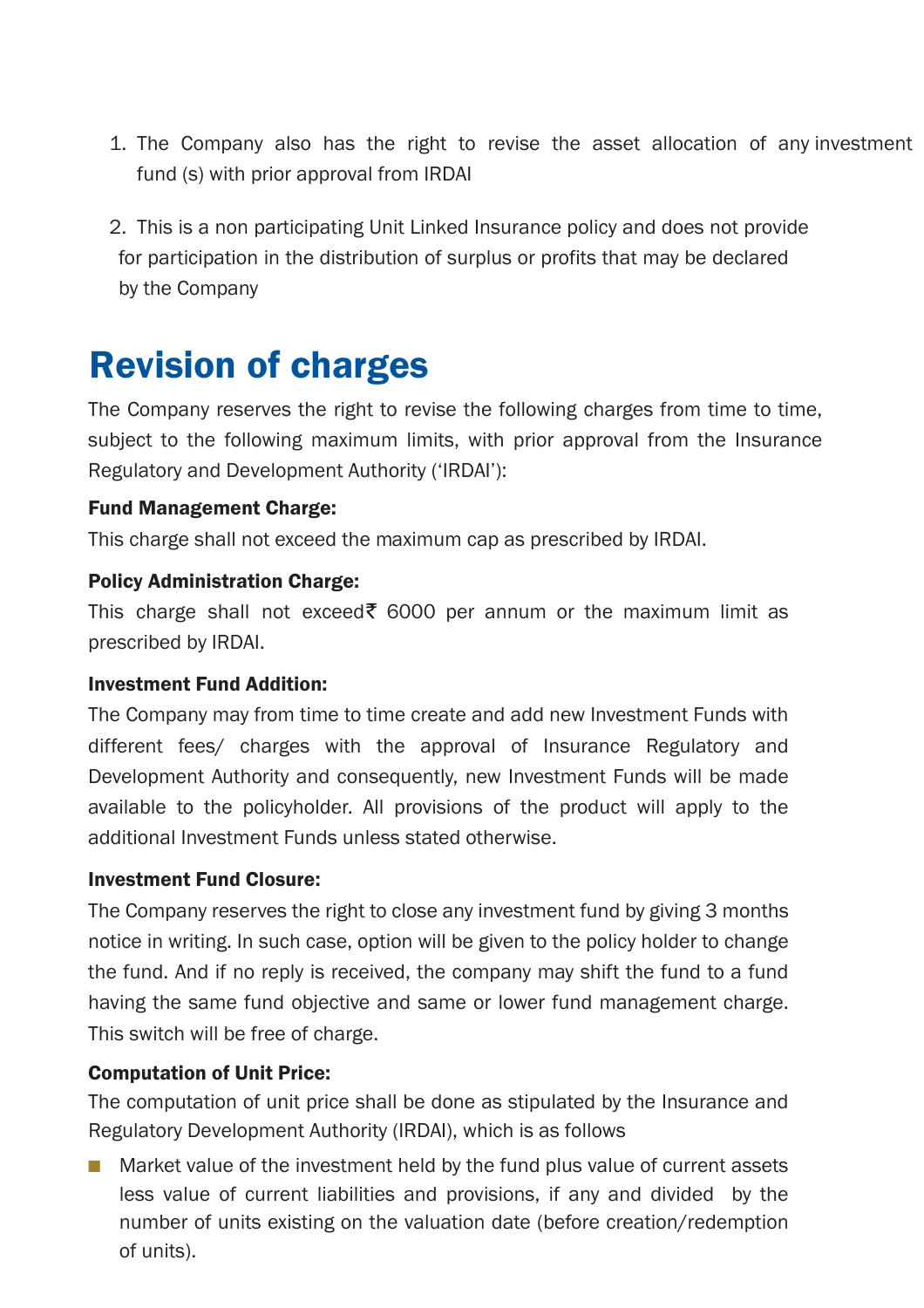## Risks of investment in unit-linked policies

- oes not provide may be declared **n** 'Bharti AXA Life Future Invest is the name of the unit linked insurance product. Unit linked insurance products are different from traditional Insurance products and investments in ULIP are subject to Market risk.
	- om time to time, ■ The premium in unit linked insurance policy are subject to investment risk associated with capital market and the NAV of the units may go up or down based on the performance of the investment funds and the factors influencing the capital markets and the policyholder is responsible for his/her decisions.
- Bharti AXA Life Insurance Company Ltd. is only the name of the insurance company and Bharti AXA Life Future Invest is only the name of the unit linked insurance policy and does not in any way represent or indicate the quality of the policy, its future prospects and performance or the returns.
	- $\overline{a}$ **n** Bharti AXA Life Future Invest does not provide for participation in the distribution of surplus or profits that may be declared by the Company.
- estment Funds with Regulatory and unds will be made the material of the material of the material of the material of the material of the material of the material of the material of the material of the material of the material of the material of the material ■ Growth Opportunities Plus Fund, Grow Money Plus Fund, Build India Fund, Steady Money Fund, Save'n'grow Money Fund and Safe Money Fund are the names of the Investment Funds and do not in any manner indicate the quality of the Investment Funds, their future prospects or returns. There can be no assurance that the objective of any of the investment funds will be achieved. assurance that the objective of any of the investment funds will be achieved.
- **B** Please know the associated risks and the applicable charges, from your Insurance advisor or the Intermediary or the policy bond. Insurance advisor or the Intermediary or the policy bond.
	- giving 3 months holder to change to change the set of the set of the set of the set of the set of the set of the set of the se<br>The set of the set of the set of the set of the set of the set of the set of the set of the set of the set of  $\blacksquare$  All the tax benefits under the Policy are subject to the tax laws and other financial enactments as they exist from time to time. The tax benefits are subject to change with change in tax laws.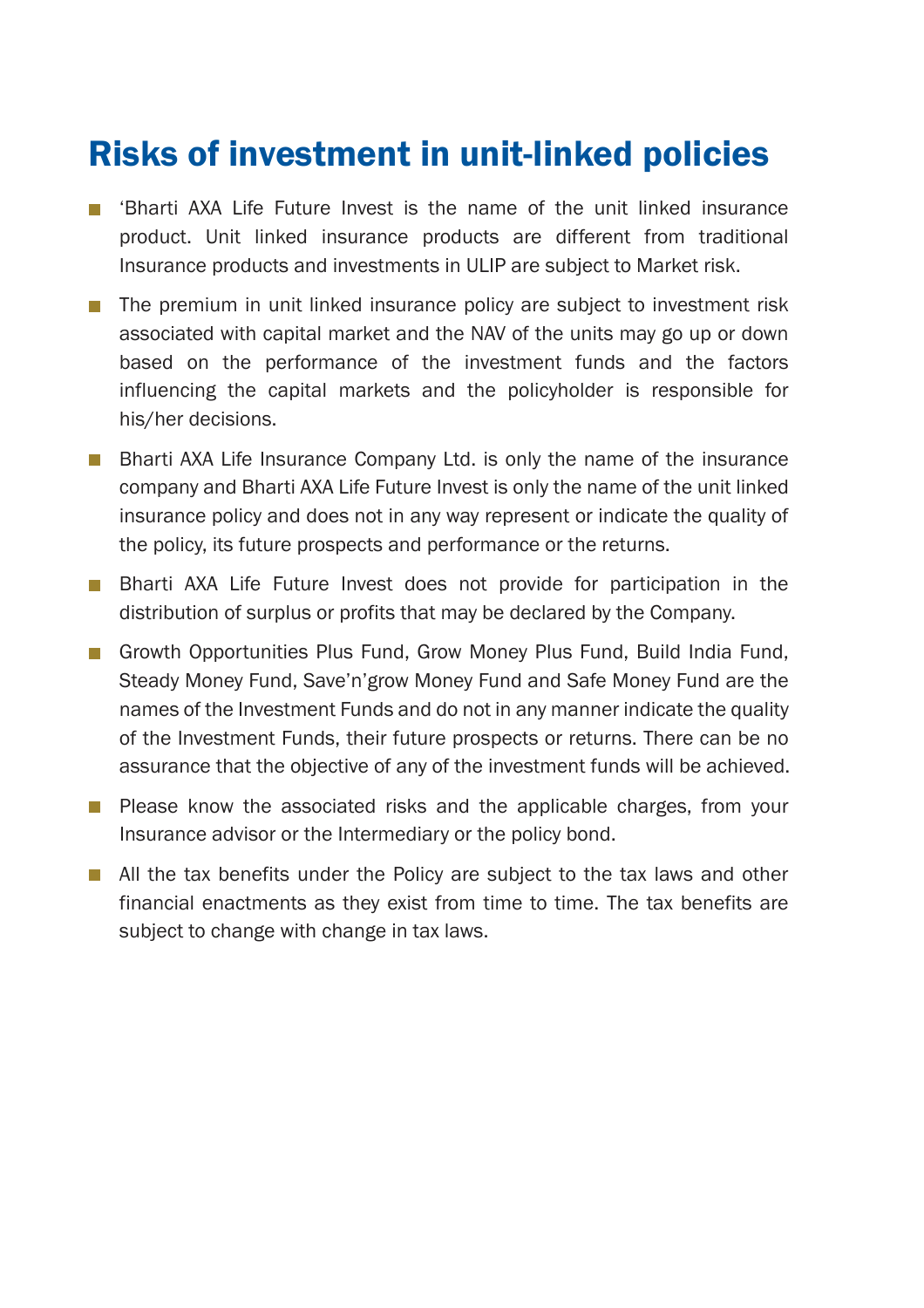#### **Disclaimers**

- 1) Life Insurance Coverage is available
- 2) Bharti AXA Life Insurance Company is only the name of the insurance company and Bharti AXA Life Future Invest is the name of the Unit Linked, Non-Participating individual Life insurance product and it does not in any way indicate the quality of the product or its future prospects.
- 3) This product brochure is indicative of terms, conditions, warranties and exceptions contained in the Insurance Policy.
- 4) Bharti AXA Life Future Invest is a Unit Linked Insurance Policy and is different from traditional products. Investments in ULIPs are subject to market risks.
- 5) Premium paid in the unit linked insurance policies are subject to the investment risks associated with the capital markets and the NAVs of the units may go up or down based on the performance of fund and factors influencing the capital market and the insured is responsible for his/ her decisions.
- 6) The various funds offered under this contact are the names of the funds and do not in any way indicate the quality of these plans, their future prospects and returns.
- 7) The names of the Company, Product Names or fund options do not indicate their quality or future guidance on returns.
- 8) Please know the associated risks and the applicable charges, from your insurance agent or the intermediary or policy document given by the insurer.
- 9) The funds do not offer a guaranteed or assured return.
- 10) Bharti AXA Life Insurance Company Limited, Regd. Address: Unit No. 1904, 19<sup>th</sup> Floor, Parinee Crescenzo, 'G' Block, Bandra Kurla Complex, BKC Road, Near MCA Club, Bandra East, Mumbai - 400051, Maharashtra, IRDAI Reg. No. 130 dated 14/07/2006 [Life Insurance Business] CIN - U66010MH2005PLC157108
- 11) UIN: 130L049V04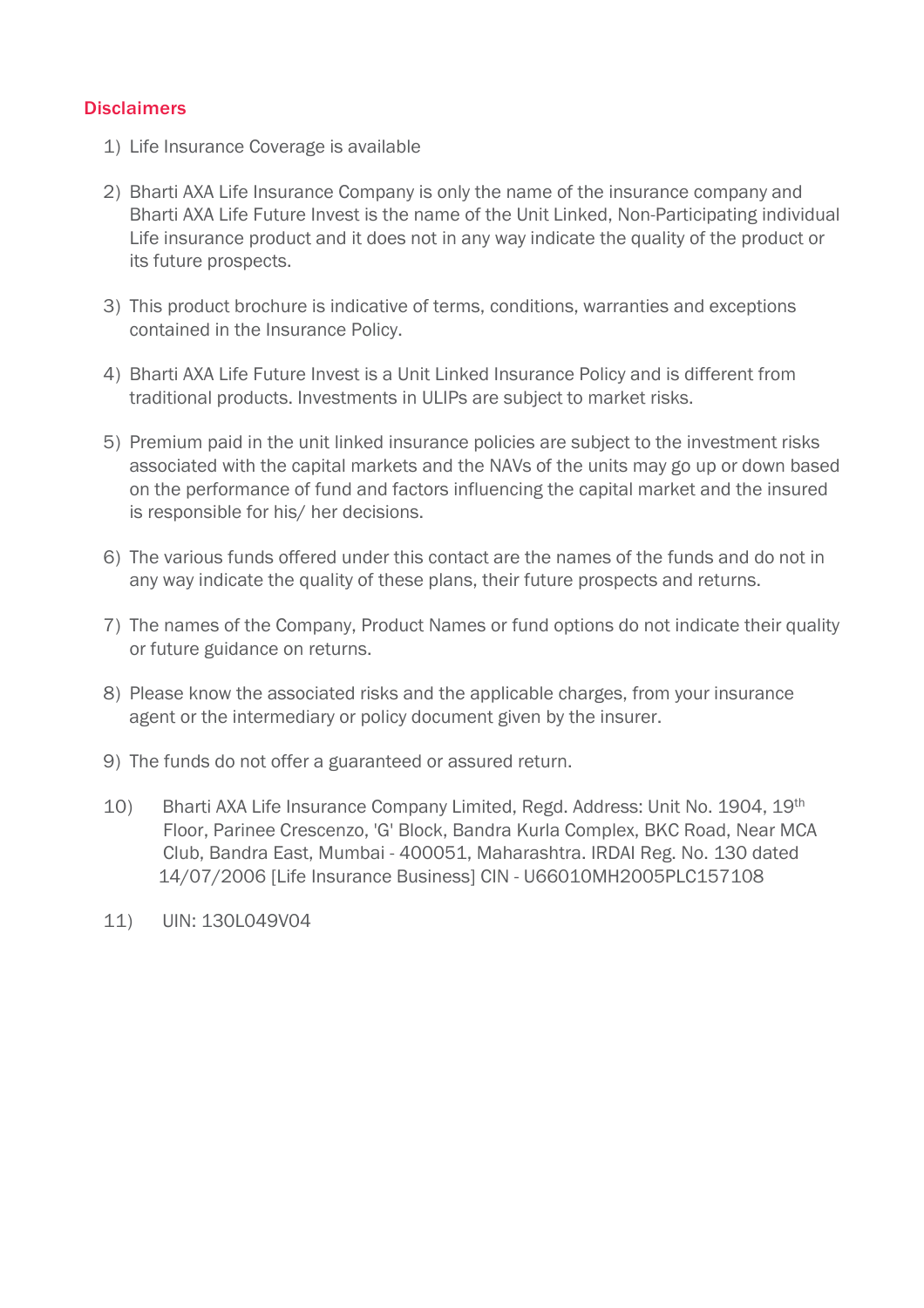### Appendix I: Section 45 – Policy shall not be called in question on the ground of mis-statement after three years

Provisions regarding Policy not being called into question in terms of Section 45 of the Insurance Act, 1938, as amended from time to time are as follows:

- 1. No Policy of Life Insurance shall be called in question on any ground whats ever after expiry of 3 years from:
	- a, the date of issuance of Policy or
	- b, the date of commencement of risk or
	- c, the date of revival of Policy or
	- G the date of rider to the Policy whichever is later.
- 2. On the ground of fraud, a Policy of Life Insurance may be called in question within 3 years from:
	- a. the date of issuance of Policy or
	- E the date of commencement of risk or
	- c, the date of revival of Policy or
	- d, the date of rider to the Policy whichever is later.

For this, the insurer should communicate in writing to the insured or legal representative or nominee or assignees of insured, as applicable, mentioning the ground and materials on which such decision is based.

- 03. Fraud means any of the following acts committed by insured or by his agent, with the intent to deceive the insurer or to induce the insurer to issue a life insurance Policy:
	- a. The suggestion, as a fact of that which is not true and which the insured does not believe to be true;
	- b. The active concealment of a fact by the insured having knowledge or belief of the fact;
	- c. Any other act fitted to deceive; and
	- d. Any such act or omission as the law specifically declares to be fraudulent.
- Mere silence is not fraud unless, depending on circumstances of the case, it is 04. the duty of the insured or his agent keeping silence to speak or silence is in itself equivalent to speak.
- 05. No Insurer shall repudiate a life insurance Policy on the ground of Fraud, if the Insured/beneficiary can prove that the misstatement was true to the best of his knowledge and there was no deliberate intention to suppress the fact or that such mis-statement of or suppression of material fact are within the knowledge of the insurer. Onus of disproving is upon the Policyholder, if alive, or beneficiaries.